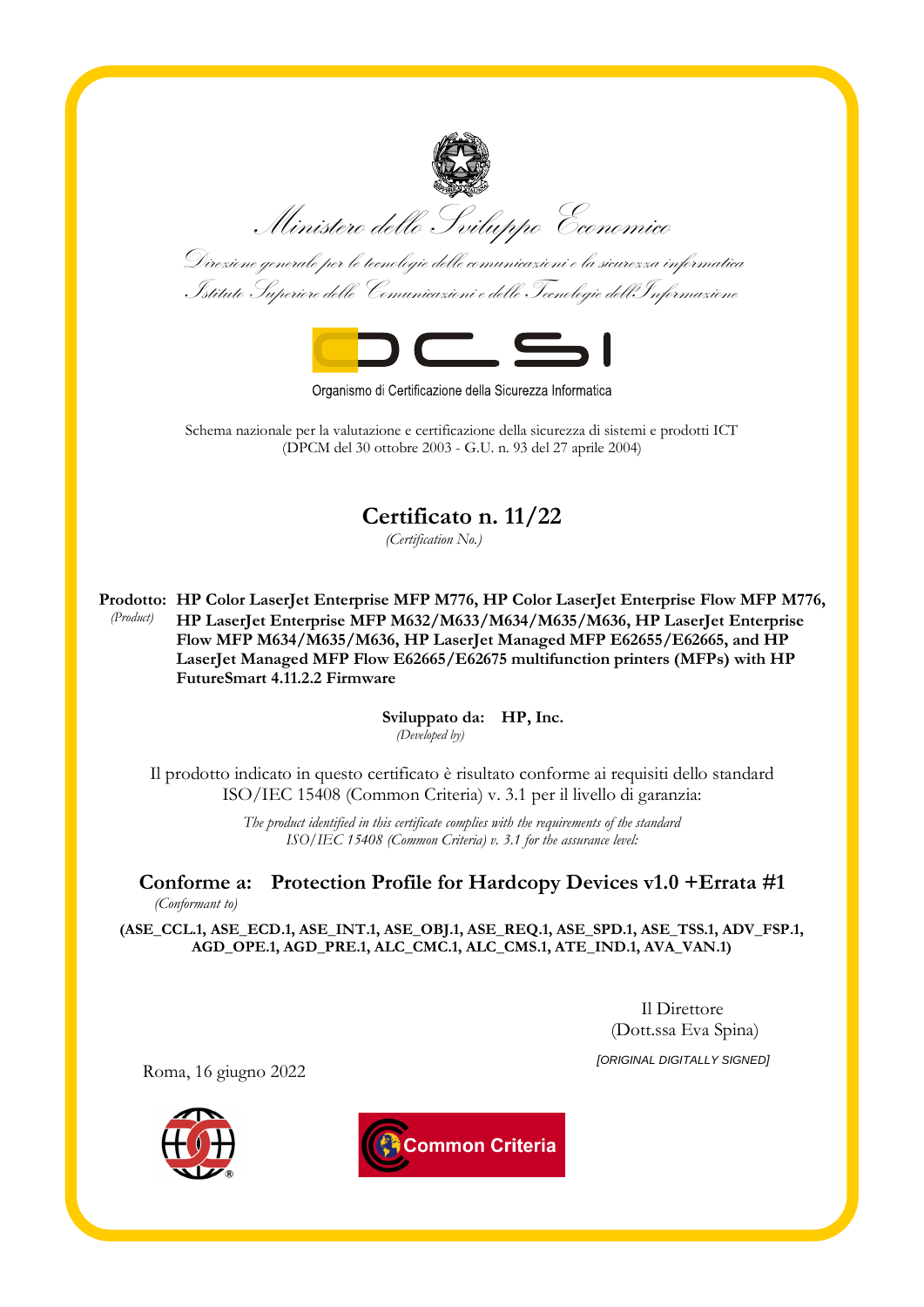

This page is intentionally left blank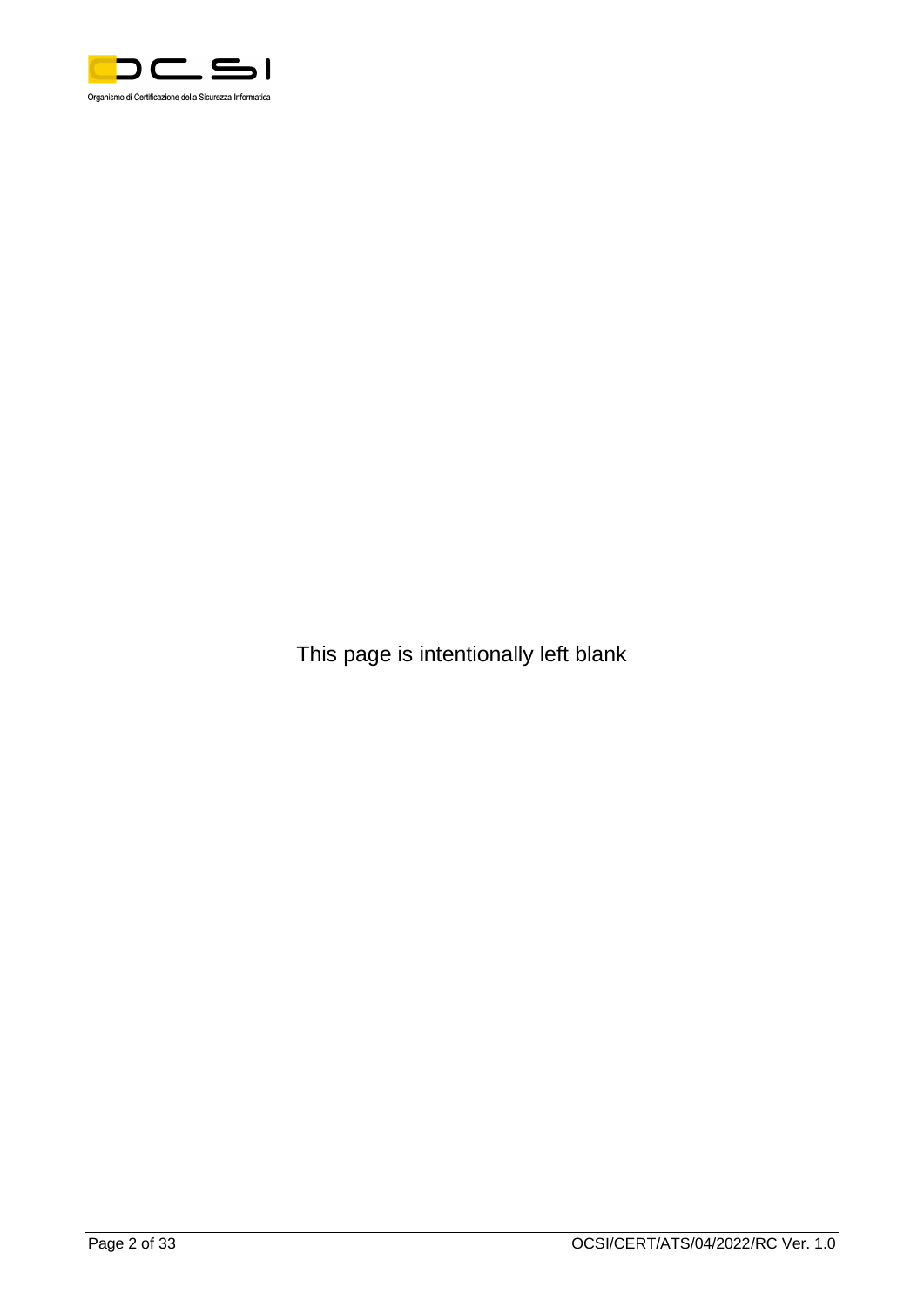



Ministero dello Sviluppo Economico

Direzione generale per le tecnologie delle comunicazioni e la sicurezza informatica Istituto Superiore delle Comunicazioni e delle Tecnologie dell'Informazione



Organismo di Certificazione della Sicurezza Informatica

# **Certification Report**

**HP Color LaserJet Enterprise MFP M776, HP Color LaserJet Enterprise Flow MFP M776, HP LaserJet Enterprise MFP M632/M633/M634/M635/M636, HP LaserJet Enterprise Flow MFP M634/M635/M636, HP LaserJet Managed MFP E62655/E62665, and HP LaserJet Managed MFP Flow E62665/E62675 multifunction printers (MFPs) with HP FutureSmart 4.11.2.2 Firmware**

# OCSI/CERT/ATS/04/2022/RC

Version 1.0

16 June 2022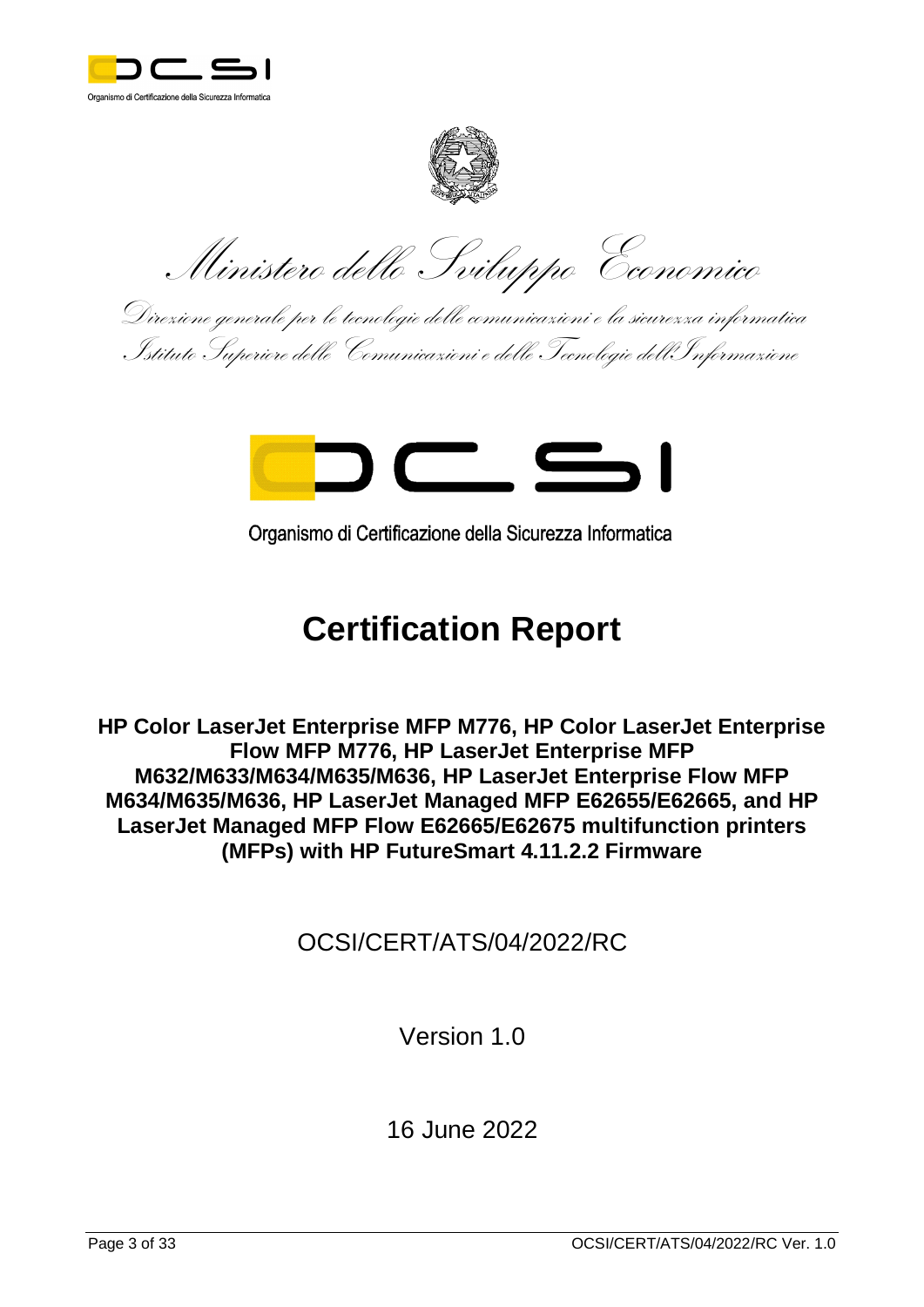

# **Courtesy translation**

**Disclaimer**: this translation in English language is provided for informational purposes only; it is not a substitute for the official document and has no legal value. The original Italian language version of the document is the only approved and official version.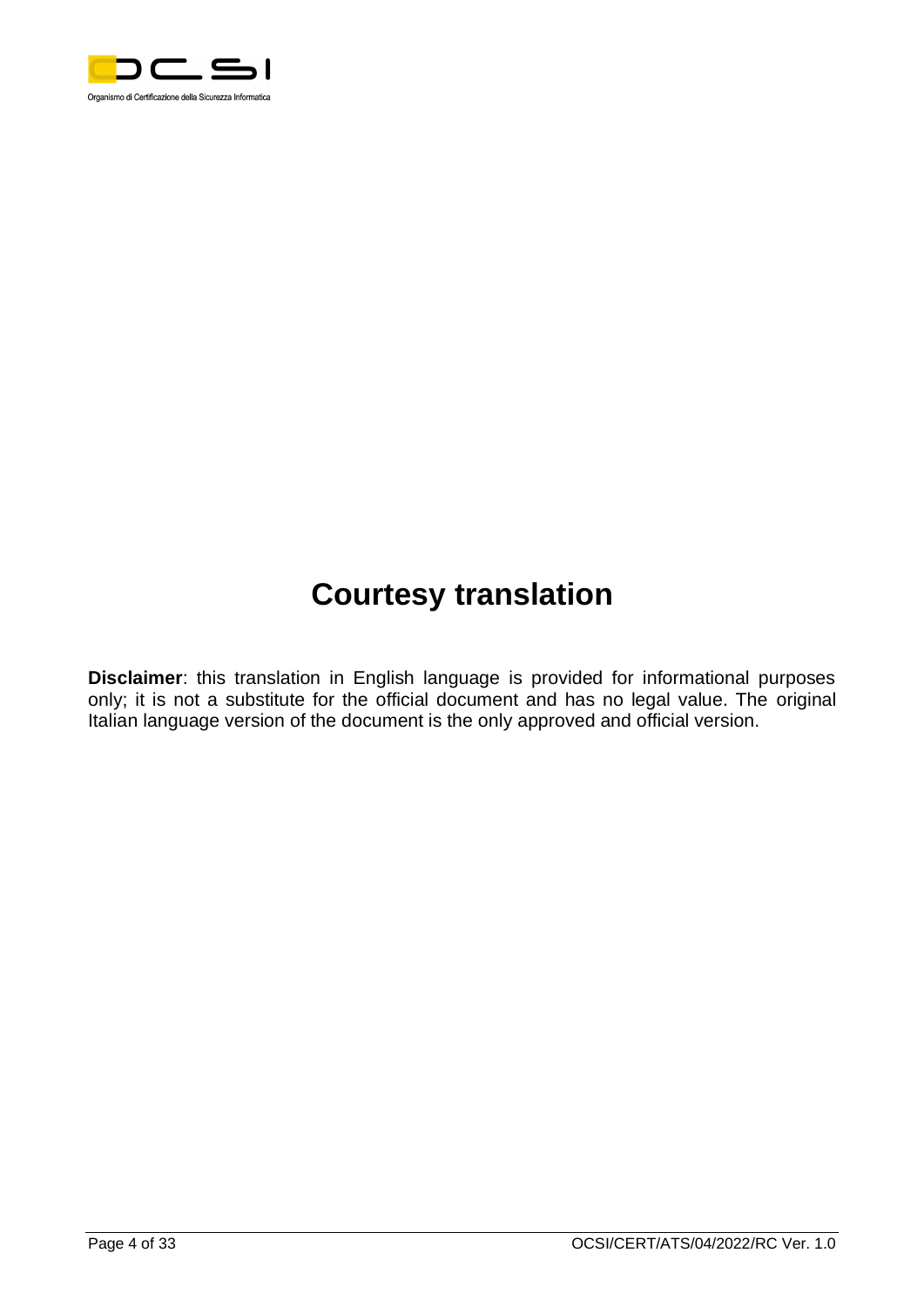

# <span id="page-4-0"></span>**1 Document revisions**

| <b>Version</b> | <b>Author</b> | <b>Information</b> | <b>Date</b> |
|----------------|---------------|--------------------|-------------|
|                | <b>OCSI</b>   | First issue        | 16/06/2022  |
|                |               |                    |             |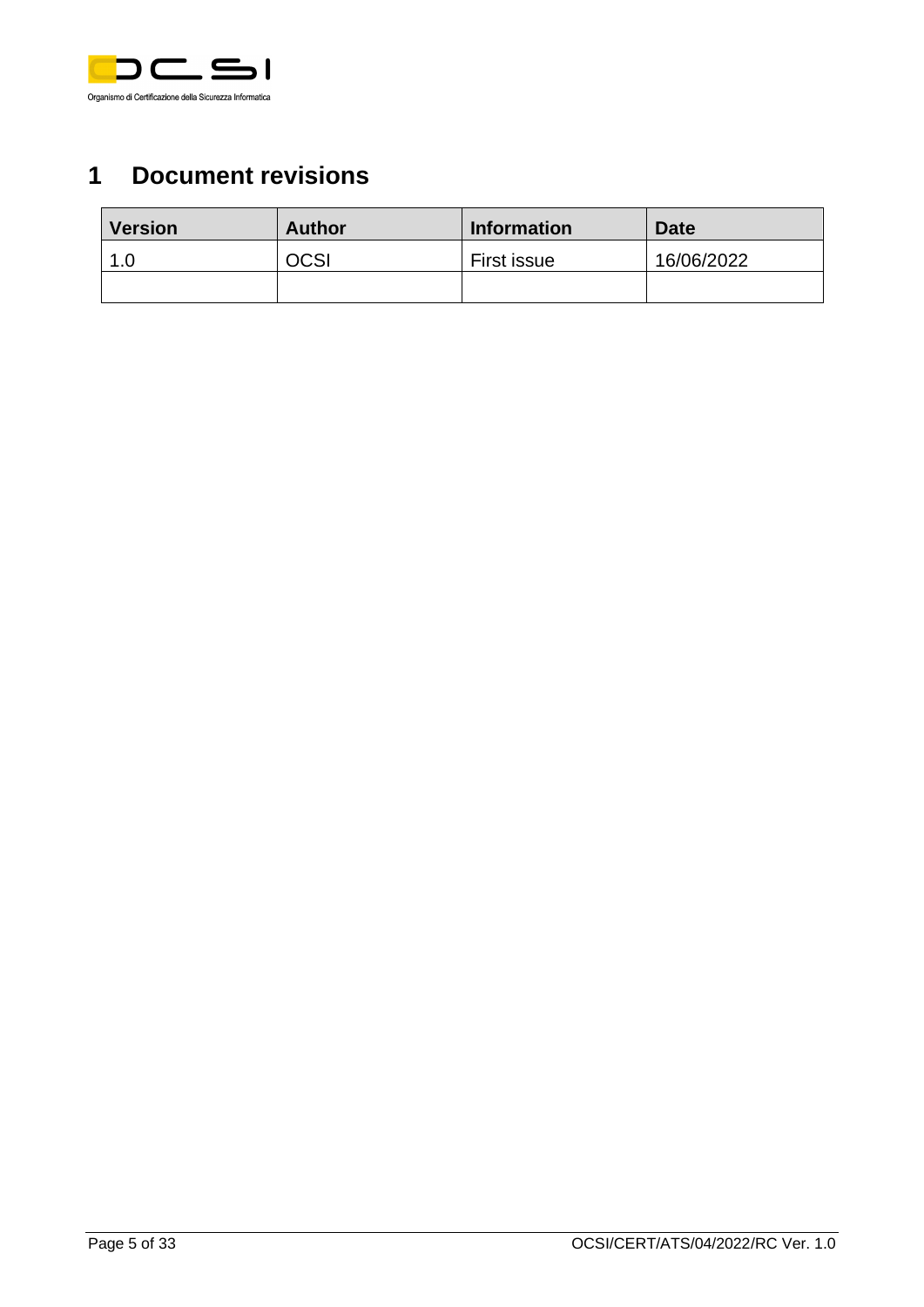

#### <span id="page-5-0"></span> $\overline{2}$ **Table of contents**

| 1              |       |                           |    |
|----------------|-------|---------------------------|----|
| $\overline{2}$ |       |                           |    |
| 3              |       |                           |    |
| 4              |       |                           |    |
|                | 4.1   |                           |    |
|                | 4.2   |                           |    |
| 5              |       |                           |    |
|                | 5.1   |                           |    |
| 6              |       |                           |    |
| 7              |       |                           |    |
|                | 7.1   |                           |    |
|                | 7.2   |                           |    |
|                | 7.3   |                           |    |
|                | 7.3.1 |                           |    |
|                | 7.3.2 |                           |    |
|                | 7.4   |                           |    |
|                | 7.5   |                           |    |
|                | 7.6   |                           |    |
|                | 7.7   |                           |    |
|                | 7.8   |                           |    |
| 8              |       | <b>Evaluation outcome</b> | 24 |
|                | 8.1   |                           |    |
|                | 8.2   |                           |    |
|                | 8.3   |                           |    |
| 9              |       |                           |    |
|                | 9.1   |                           |    |
|                | 9.2   |                           |    |
|                | 9.3   |                           |    |
| 10             |       |                           |    |
|                | 10.1  |                           |    |
|                |       |                           |    |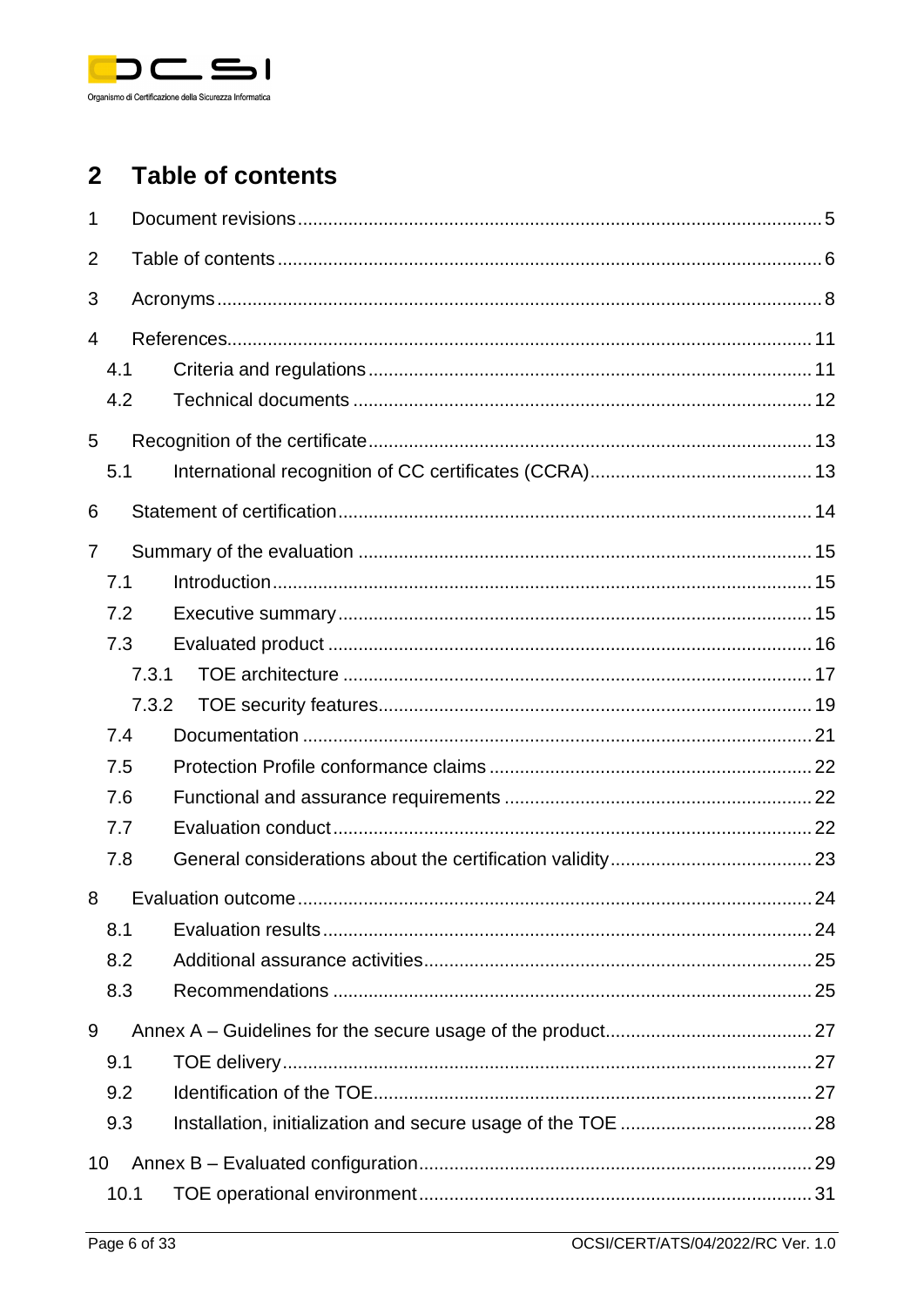

|  | 11.2 Functional and independent tests performed by the Evaluators 32 |  |
|--|----------------------------------------------------------------------|--|
|  |                                                                      |  |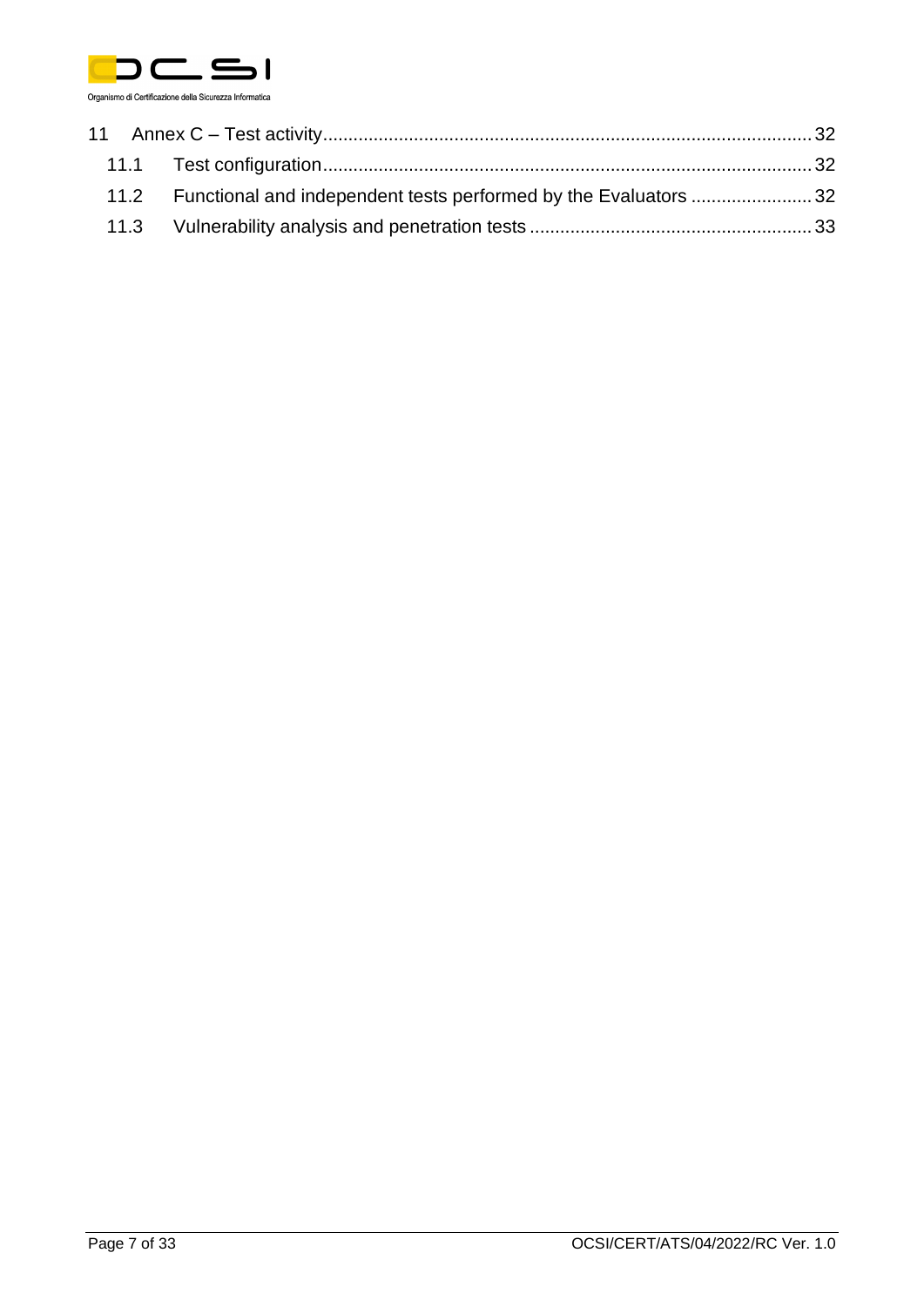

# <span id="page-7-0"></span>**3 Acronyms**

| AES           | <b>Advanced Encryption Standard</b>                 |
|---------------|-----------------------------------------------------|
| ΑH            | <b>Authentication Headers</b>                       |
| <b>BEV</b>    | <b>Border Encryption Value</b>                      |
| BLE           | <b>Bluetooth Low Energy</b>                         |
| <b>CBC</b>    | <b>Cipher Block Chaining</b>                        |
| cc            | <b>Common Criteria</b>                              |
| <b>CCRA</b>   | <b>Common Criteria Recognition Arrangement</b>      |
| <b>CEM</b>    | <b>Common Evaluation Methodology</b>                |
| DH            | Diffie-Hellman                                      |
| <b>DNS</b>    | Domain Name System                                  |
| <b>DPCM</b>   | Decreto del Presidente del Consiglio dei Ministri   |
| <b>DRBG</b>   | Deterministic Random Bit Generator                  |
| <b>DSA</b>    | Digital Signature Algorithm                         |
| <b>DSS</b>    | <b>Digital Sending Software</b>                     |
| <b>EAL</b>    | <b>Evaluation Assurance Level</b>                   |
| <b>ECB</b>    | <b>Electronic CodeBook</b>                          |
| <b>ECDH</b>   | Elliptic-curve Diffie-Hellman                       |
| <b>ECDSA</b>  | <b>Elliptic Curve Digital Signature Algorithm</b>   |
| <b>EEPROM</b> | Electrically Erasable Programmable Read-Only Memory |
| <b>ESP</b>    | <b>Encapsulating Security Payload</b>               |
| <b>ETR</b>    | <b>Evaluation Technical Report</b>                  |
| <b>EWS</b>    | <b>Exchange Web Services</b>                        |
| <b>FIPS</b>   | <b>Federal Information Processing Standards</b>     |
| <b>FTP</b>    | <b>File Transfer Protocol</b>                       |
| HCD           | <b>Hardcopy Device</b>                              |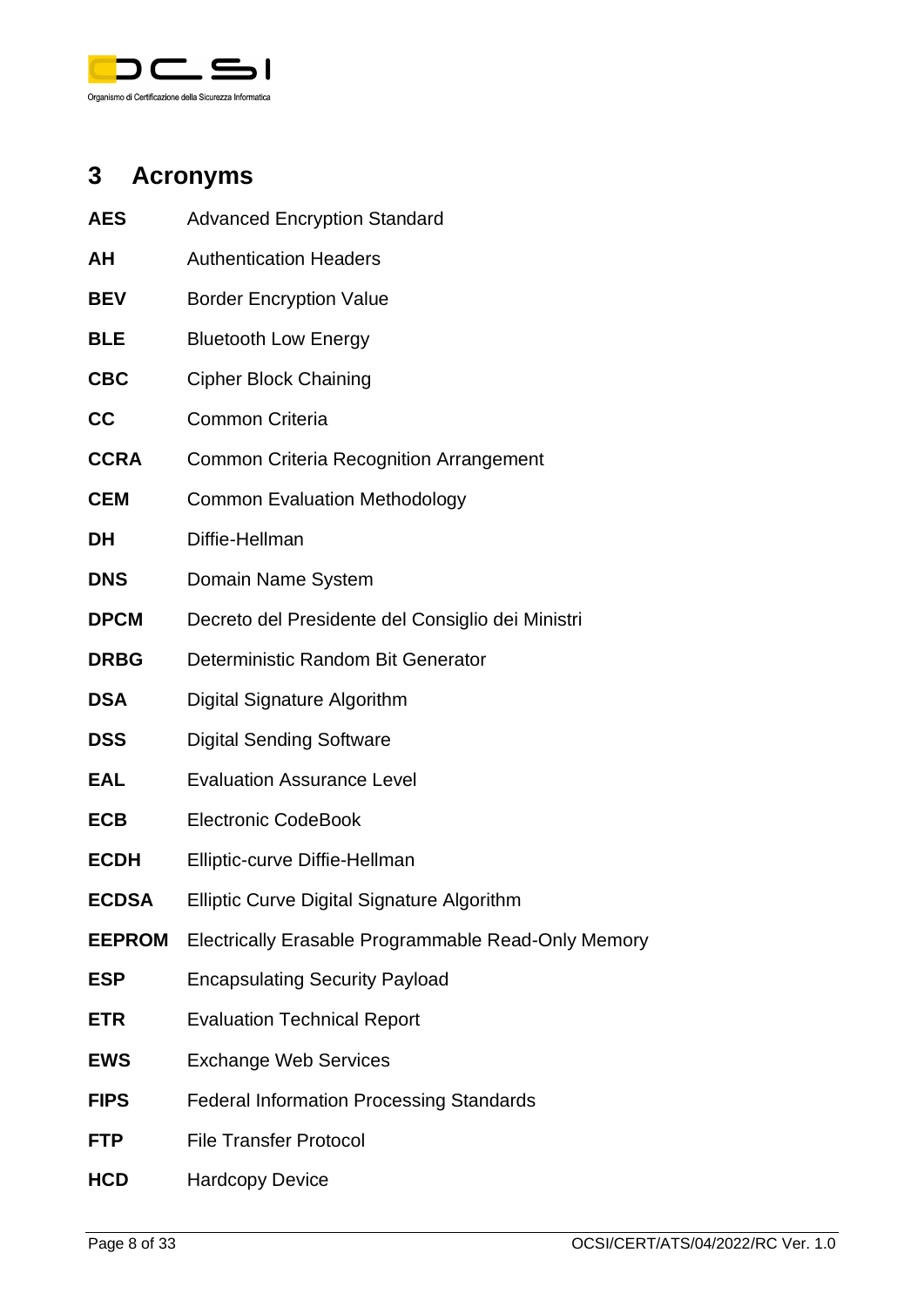

| <b>HMAC</b>   | Keyed-Hash Message Authentication Code                    |
|---------------|-----------------------------------------------------------|
| <b>HTTP</b>   | <b>HyperText Transfer Protocol</b>                        |
| <b>HTTPS</b>  | <b>HTTP over Secure Socket Layer</b>                      |
| <b>IKE</b>    | Internet Key Exchange                                     |
| <b>IPsec</b>  | <b>Internet Protocol Security</b>                         |
| <b>ISAKMP</b> | Internet Security Association and Key Management Protocol |
| IT            | <b>Information Technology</b>                             |
| <b>LAN</b>    | <b>Local Area Network</b>                                 |
| <b>LCD</b>    | <b>Liquid Crystal Display</b>                             |
| <b>LDAP</b>   | <b>Lightweight Directory Access Protocol</b>              |
| <b>LGP</b>    | Linea Guida Provvisoria                                   |
| <b>LVS</b>    | Laboratorio per la Valutazione della Sicurezza            |
| <b>MFP</b>    | <b>Multifunction Printer</b>                              |
| <b>NFC</b>    | <b>Near Field Communication</b>                           |
| <b>NIAP</b>   | National Information Assurance Partnership                |
| <b>NIS</b>    | Nota Informativa dello Schema                             |
| <b>NTLM</b>   | New Technology LAN Manager                                |
| <b>NTS</b>    | <b>Network Time Service</b>                               |
| <b>OCSI</b>   | Organismo di Certificazione della Sicurezza Informatica   |
| <b>OXPd</b>   | Open Extensibility Platform device                        |
| <b>PC</b>     | <b>Personal Computer</b>                                  |
| <b>PIN</b>    | <b>Personal Identification Number</b>                     |
| <b>PJL</b>    | Printer Job Language                                      |
| <b>PKCS</b>   | <b>Public-Key Cryptography Standards</b>                  |
| <b>PP</b>     | <b>Protection Profile</b>                                 |
| <b>PS</b>     | <b>Permission Set</b>                                     |
| <b>PSK</b>    | Pre-shared Key                                            |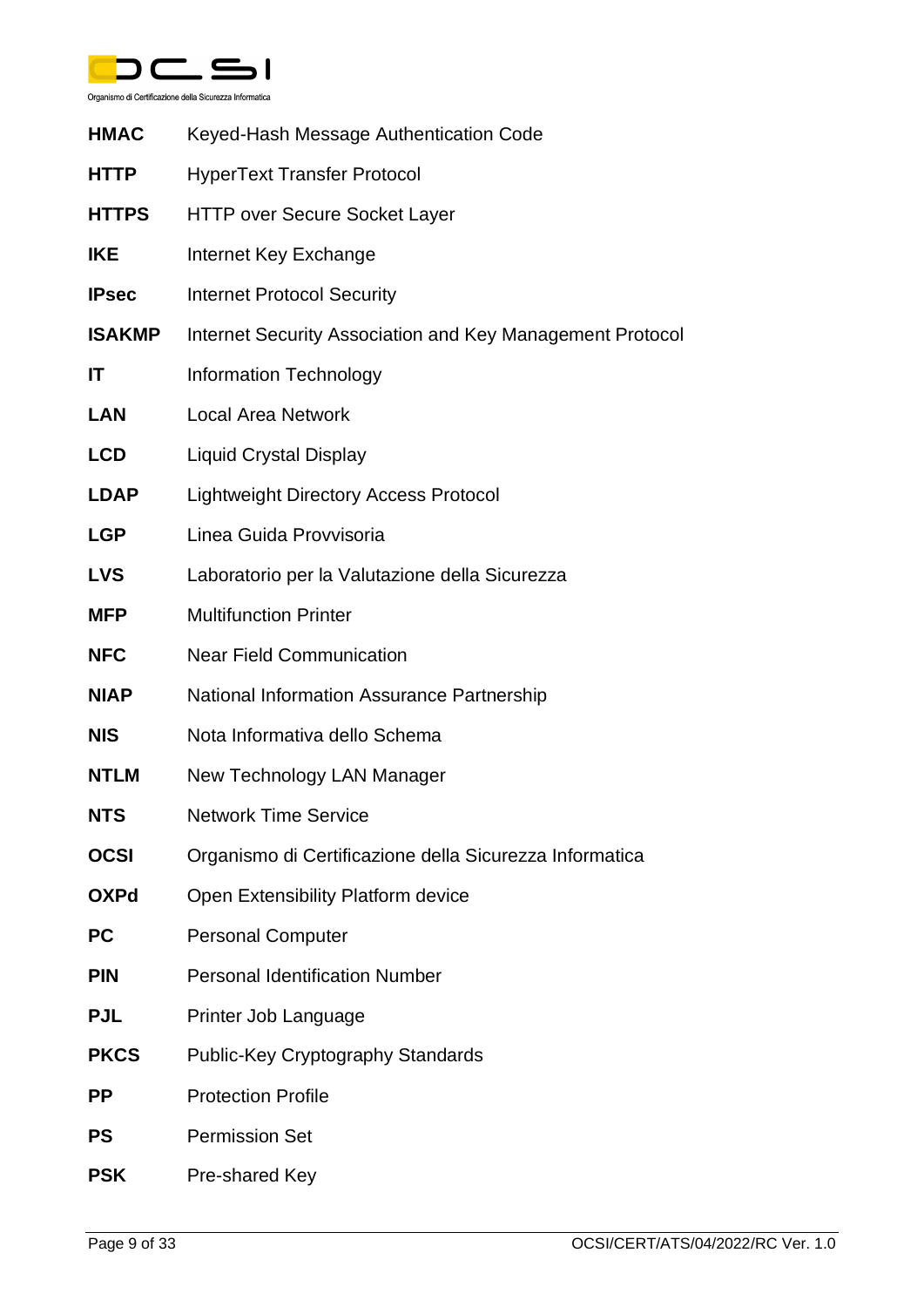

| <b>PSTN</b> | <b>Public Switched Telephone Network</b> |
|-------------|------------------------------------------|
| <b>RDP</b>  | <b>Remote Desktop Protocol</b>           |
| REST        | <b>Representational State Transfer</b>   |
| <b>RSA</b>  | Rivest, Shamir, Adleman                  |
| <b>SAR</b>  | <b>Security Assurance Requirement</b>    |
| SED         | Self-encrypting Drive                    |
| SFR         | <b>Security Functional Requirement</b>   |
| SHA         | Secure Hash Algorithm                    |
| <b>SMB</b>  | Server Message Block                     |
| SMTP        | Simple Mail Transfer Protocol            |
| <b>SNMP</b> | Simple Network Management Protocol       |
| ST          | <b>Security Target</b>                   |
| TCP         | <b>Transmission Control Protocol</b>     |
| TOE         | <b>Target of Evaluation</b>              |
| TSF         | <b>TOE Security Functionality</b>        |
| <b>UDP</b>  | <b>User Datagram Protocol</b>            |
| UI          | User Interface                           |
| USB         | <b>Universal Serial Bus</b>              |
| VTL         | <b>Virtual Test Laboratory</b>           |
| WINS        | <b>Windows Internet Naming Service</b>   |
| WLAN        | <b>Wireless Local Area Network</b>       |
| WS          | <b>Web Services</b>                      |
| XML         | eXtensible Markup Language               |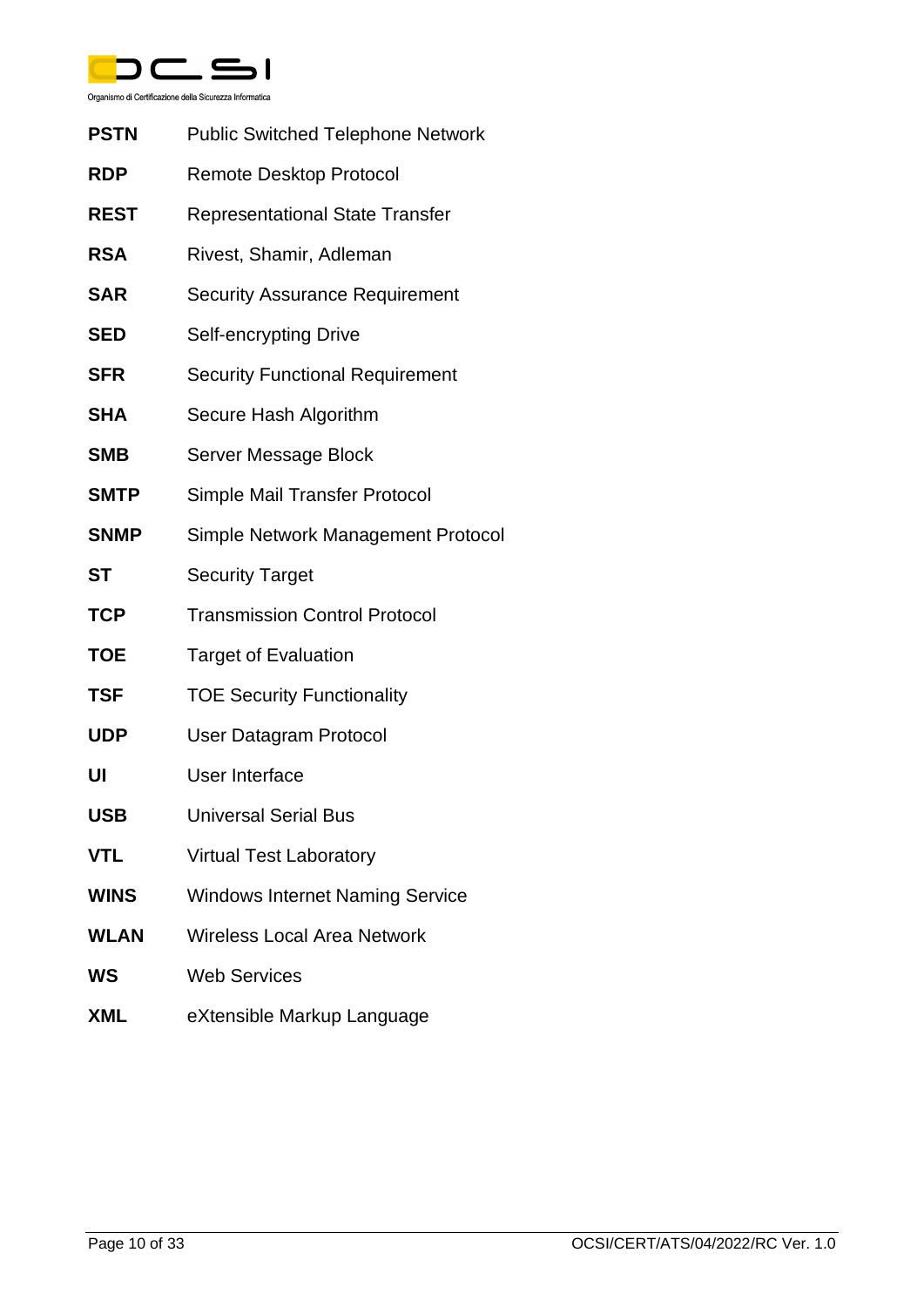

### <span id="page-10-0"></span>**4 References**

#### <span id="page-10-1"></span>**4.1 Criteria and regulations**

- [CC1] CCMB-2017-04-001, "Common Criteria for Information Technology Security Evaluation, Part 1 – Introduction and general model", Version 3.1, Revision 5, April 2017
- [CC2] CCMB-2017-04-002, "Common Criteria for Information Technology Security Evaluation, Part 2 – Security functional components", Version 3.1, Revision 5, April 2017
- [CC3] CCMB-2017-04-003, "Common Criteria for Information Technology Security Evaluation, Part 3 – Security assurance components", Version 3.1, Revision 5, April 2017
- [CCRA] "Arrangement on the Recognition of Common Criteria Certificates In the field of Information Technology Security", July 2014
- [CEM] CCMB-2017-04-004, "Common Methodology for Information Technology Security Evaluation – Evaluation methodology", Version 3.1, Revision 5, April 2017
- [LGP1] Schema nazionale per la valutazione e certificazione della sicurezza di sistemi e prodotti nel settore della tecnologia dell'informazione - Descrizione Generale dello Schema Nazionale - Linee Guida Provvisorie parte 1 – LGP1 versione 1.0, Dicembre 2004
- [LGP2] Schema nazionale per la valutazione e certificazione della sicurezza di sistemi e prodotti nel settore della tecnologia dell'informazione - Accreditamento degli LVS e abilitazione degli Assistenti - Linee Guida Provvisorie - parte 2 – LGP2 versione 1.0, Dicembre 2004
- [LGP3] Schema nazionale per la valutazione e certificazione della sicurezza di sistemi e prodotti nel settore della tecnologia dell'informazione - Procedure di valutazione - Linee Guida Provvisorie - parte 3 – LGP3, versione 1.0, Dicembre 2004
- [NIS1] Organismo di certificazione della sicurezza informatica, Nota Informativa dello Schema N. 1/13 – Modifiche alla LGP1, versione 1.0, Novembre 2013
- [NIS2] Organismo di certificazione della sicurezza informatica, Nota Informativa dello Schema N. 2/13 – Modifiche alla LGP2, versione 1.0, Novembre 2013
- [NIS3] Organismo di certificazione della sicurezza informatica, Nota Informativa dello Schema N. 3/13 – Modifiche alla LGP3, versione 1.0, Novembre 2013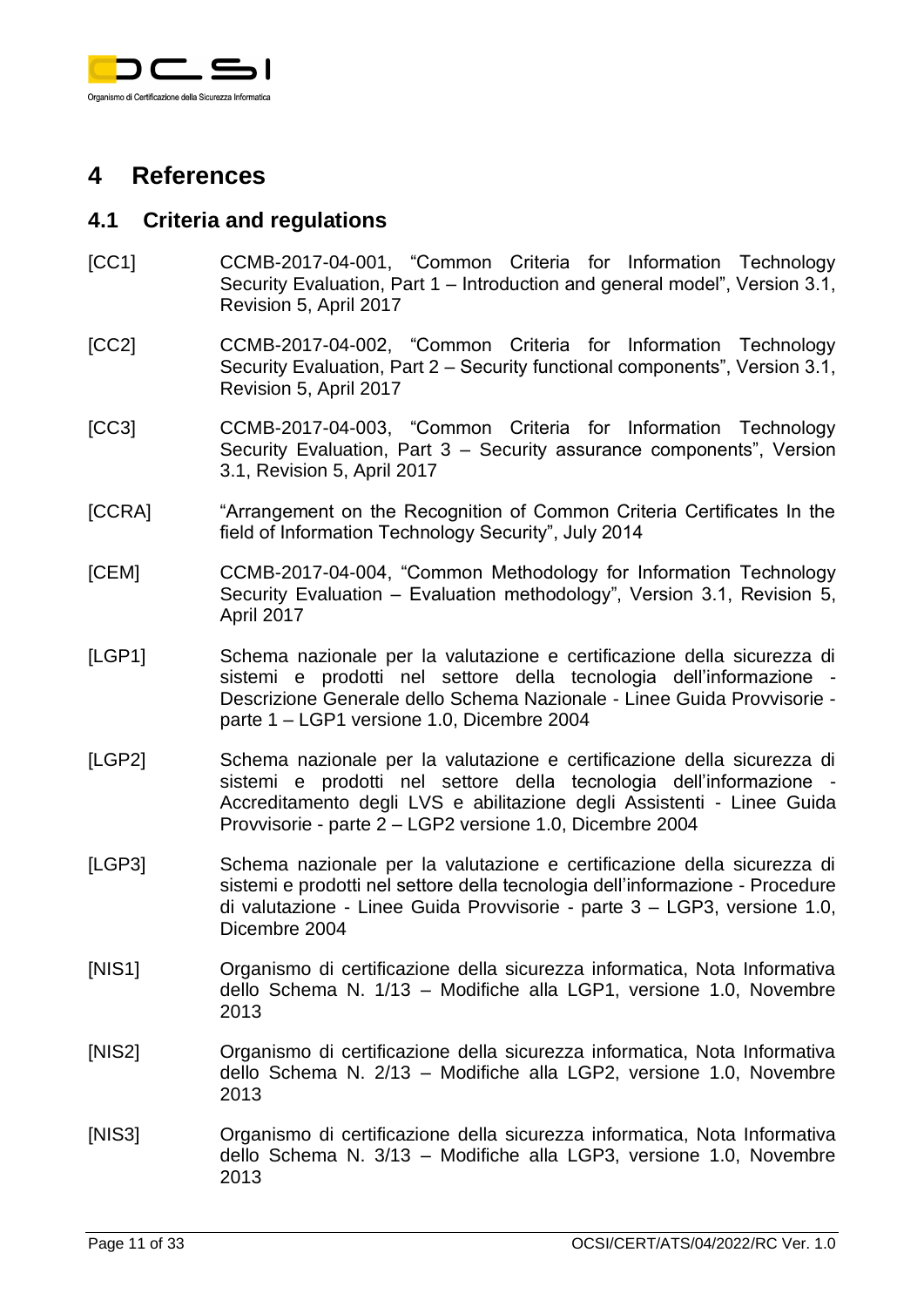

[NIS120] Organismo di certificazione della sicurezza informatica, Nota Informativa dello Schema N. 1/20 – Condizioni per l'effettuazione di test da remoto in valutazioni Common Criteria, versione 1.0, 6 aprile 2020

#### <span id="page-11-0"></span>**4.2 Technical documents**

- [CCECG] "Common Criteria Evaluated Configuration Guide for HP Multifunction Printers HP Color LaserJet Enterprise MFP M776 HP Color LaserJet Enterprise Flow MFP M776 HP LaserJet Enterprise MFP M632/M633/M634/M635/M636 HP LaserJet Enterprise Flow MFP M634/M635/M636 HP LaserJet Managed MFP E62655/E62665 HP LaserJet Managed MFP Flow E62665/E62675", Edition 1, 7/2022, HP Inc., 30 March 2022
- [ETR] Final Evaluation Technical Report "HP Color LaserJet Enterprise MFP M776, HP Color LaserJet Enterprise Flow MFP M776, HP LaserJet Enterprise MFP M632/M633/M634/M635/M636, HP LaserJet Enterprise Flow MFP M634/M635/M636, HP LaserJet Managed MFP E62655/E62665, and HP LaserJet Managed MFP Flow E62665/E62675 multifunction printers (MFPs) with HP FutureSmart 4.11.2.2 Firmware", Version 1.0, atsec information security S.r.l., 9 June 2022
- [HCDPP] Protection Profile for Hardcopy Devices, IPA, NIAP, and the MFP Technical Community, Version 1.0, 10 September 2015
- [HCDPP-ERR] Protection Profile for Hardcopy Devices v1.0 Errata #1, June 2017
- [ST] "HP Color LaserJet Enterprise MFP M776, HP Color LaserJet Enterprise Flow MFP M776, HP LaserJet Enterprise MFP M632/M633/M634/M635/M636, HP LaserJet Enterprise Flow MFP M634/M635/M636, HP LaserJet Managed MFP E62655/E62665, HP LaserJet Managed MFP Flow E62665/E62675 Security Target", Version 1.0, HP Inc., 31 March 2022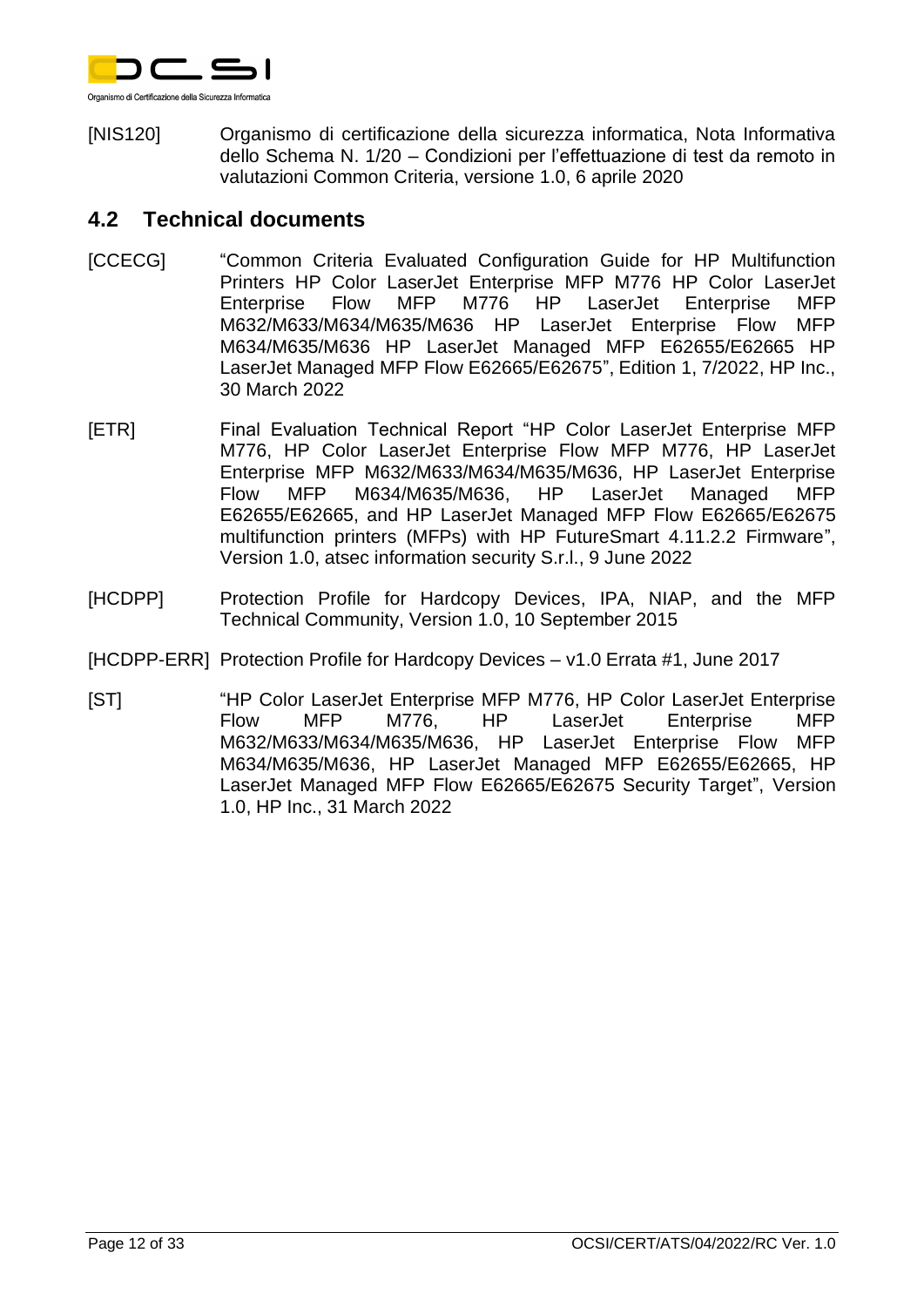

# <span id="page-12-0"></span>**5 Recognition of the certificate**

#### <span id="page-12-1"></span>**5.1 International recognition of CC certificates (CCRA)**

The current version of the international arrangement on the mutual recognition of certificates based on the CC (Common Criteria Recognition Arrangement, [CCRA] has been ratified on 08 September 2014. It covers CC certificates compliant with collaborative Protection Profiles (cPP), up to and including EAL4, or certificates based on assurance components up to and including EAL2, with the possible augmentation of Flaw Remediation family (ALC\_FLR).

The current list of signatory nations and of collaborative Protection Profiles (cPP) and other details can be found on https://www.commoncriteriaportal.org/.

The CCRA logo printed on the certificate indicates that it is recognised under the terms of this agreement by signatory nations.

This certificate is recognised under CCRA for all assurance components selected.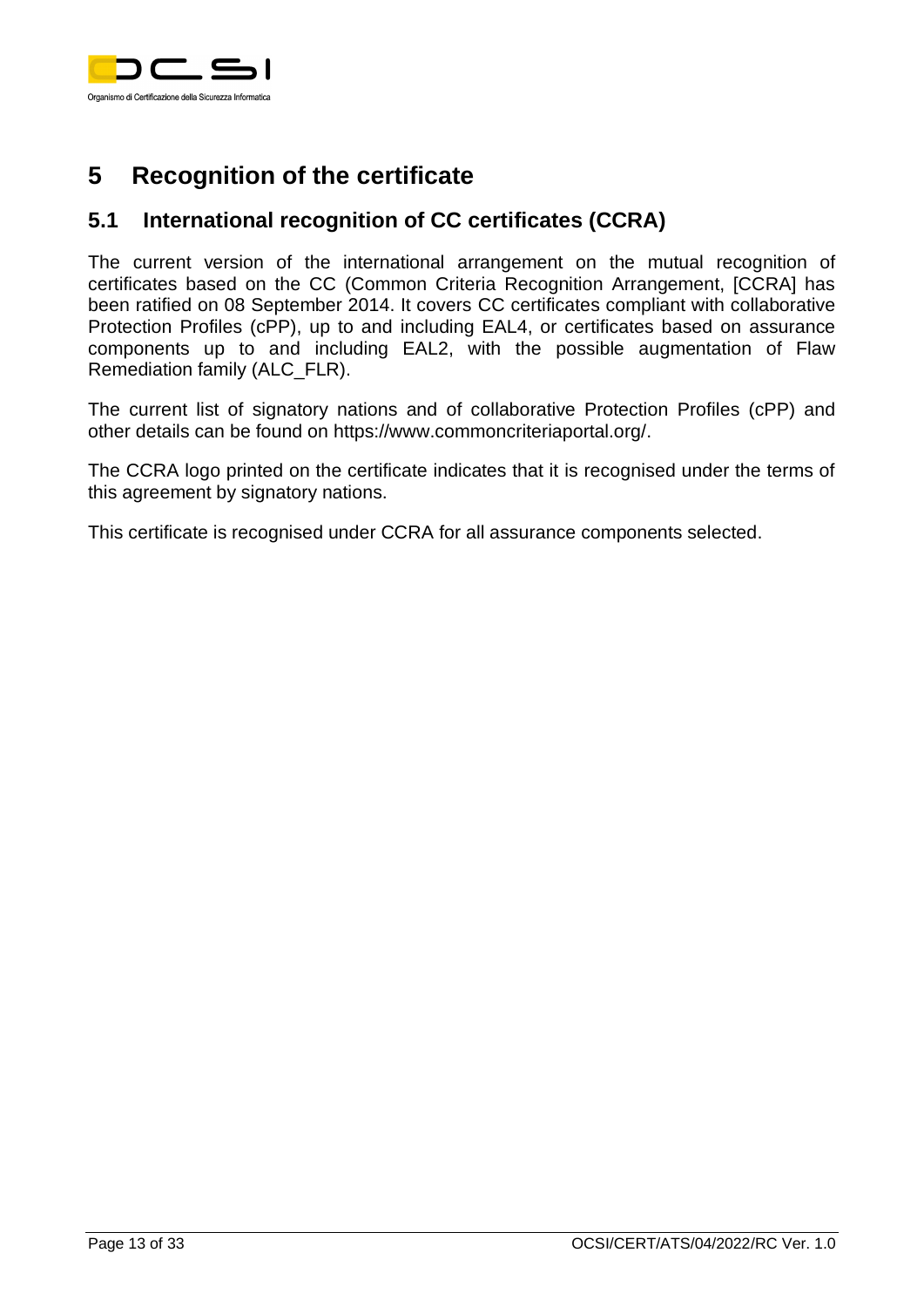

# <span id="page-13-0"></span>**6 Statement of certification**

The Target of Evaluation (TOE) is the product "HP Color LaserJet Enterprise MFP M776, HP Color LaserJet Enterprise Flow MFP M776, HP LaserJet Enterprise MFP M632/M633/M634/M635/M636, HP LaserJet Enterprise Flow MFP M634/M635/M636, HP LaserJet Managed MFP E62655/E62665, and HP LaserJet Managed MFP Flow E62665/E62675 multifunction printers (MFPs) with HP FutureSmart 4.11.2.2 Firmware", developed by HP, Inc.

The TOE is a hardcopy device (HCD), also known as a multifunction printer (MFP), including internal firmware, but exclusive of non-security relevant options such as finishers. The TOE also includes the English-language guidance documentation.

The evaluation has been conducted in accordance with the requirements established by the Italian Scheme for the evaluation and certification of security systems and products in the field of information technology and expressed in the Provisional Guidelines [LGP1, LGP2, LGP3] and Scheme Information Notes [NIS1, NIS2, NIS3]. The Scheme is operated by the Italian Certification Body "Organismo di Certificazione della Sicurezza Informatica (OCSI)", established by the Prime Minister Decree (DPCM) of 30 October 2003 (O.J. n.98 of 27 April 2004).

The objective of the evaluation is to provide assurance that the product complies with the security requirements specified in the associated Security Target [ST]; the potential consumers of the product should review also the Security Target, in addition to the present Certification Report, in order to gain a complete understanding of the security problem addressed. The evaluation activities have been carried out in accordance with the Common Criteria Part 3 [CC3] and the Common Evaluation Methodology [CEM].

The TOE resulted compliant with the requirements of Part 3 of the CC v 3.1 for the assurance components included in the PP [HCDPP], according to the information provided in the Security Target [ST] and in the configuration shown in Annex  $B - E$ valuated [configuration](#page-28-0) of this Certification Report.

The publication of the Certification Report is the confirmation that the evaluation process has been conducted in accordance with the requirements of the evaluation criteria Common Criteria - ISO/IEC 15408 ([CC1], [CC2], [CC3]) and the procedures indicated by the Common Criteria Recognition Arrangement [CCRA] and that no exploitable vulnerability was found. However, the Certification Body with such a document does not express any kind of support or promotion of the TOE.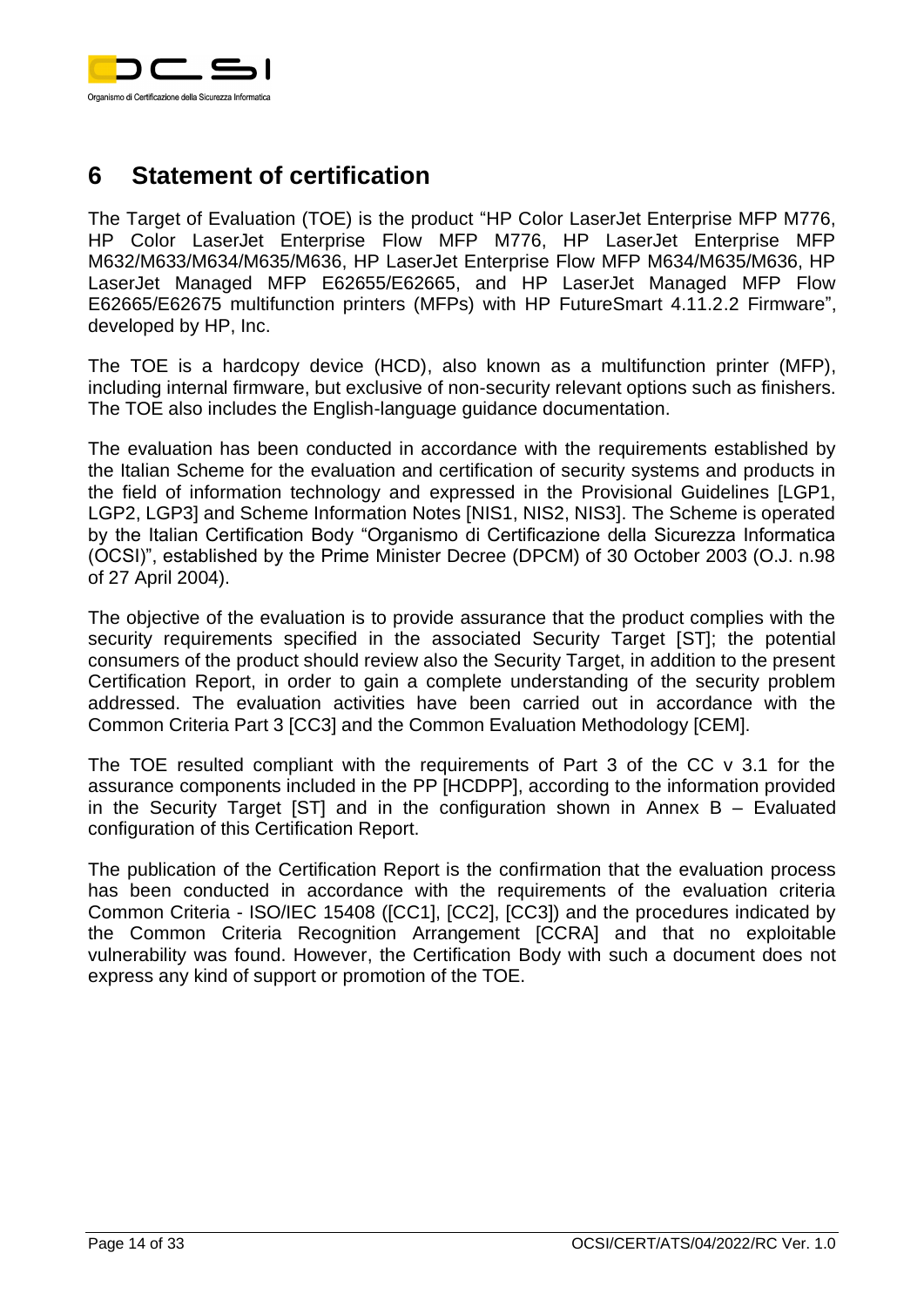

# <span id="page-14-0"></span>**7 Summary of the evaluation**

#### <span id="page-14-1"></span>**7.1 Introduction**

This Certification Report states the outcome of the Common Criteria evaluation of the product "HP Color LaserJet Enterprise MFP M776, HP Color LaserJet Enterprise Flow MFP M776, HP LaserJet Enterprise MFP M632/M633/M634/M635/M636, HP LaserJet Enterprise Flow MFP M634/M635/M636, HP LaserJet Managed MFP E62655/E62665, and HP LaserJet Managed MFP Flow E62665/E62675 multifunction printers (MFPs) with HP FutureSmart 4.11.2.2 Firmware" to provide assurance to the potential consumers that TOE security features comply with its security requirements.

In addition to the present Certification Report, the potential consumers of the product should review also the Security Target [ST], specifying the functional and assurance requirements and the intended operational environment.

| <b>TOE name</b>                   | HP Color LaserJet Enterprise MFP M776, HP Color<br>LaserJet Enterprise Flow MFP M776, HP LaserJet<br>Enterprise MFP M632/M633/M634/M635/M636, HP<br>LaserJet Enterprise Flow MFP M634/M635/M636, HP<br>LaserJet Managed MFP E62655/E62665, and HP<br>LaserJet Managed MFP Flow E62665/E62675<br>multifunction printers (MFPs) with HP FutureSmart<br>4.11.2.2 Firmware |
|-----------------------------------|------------------------------------------------------------------------------------------------------------------------------------------------------------------------------------------------------------------------------------------------------------------------------------------------------------------------------------------------------------------------|
| <b>Security Target</b>            | "HP Color LaserJet Enterprise MFP M776, HP Color<br>LaserJet Enterprise Flow MFP M776, HP LaserJet<br>Enterprise MFP M632/M633/M634/M635/M636, HP<br>LaserJet Enterprise Flow MFP M634/M635/M636, HP<br>LaserJet Managed MFP E62655/E62665, HP LaserJet<br>Managed MFP Flow E62665/E62675 Security Target",<br>Version 1.0 [ST]                                        |
| <b>Evaluation Assurance Level</b> | Conformant to PP including the following assurance<br>components:<br>ASE_CCL.1, ASE_ECD.1, ASE_INT.1, ASE_OBJ.1,<br>ASE_REQ.1, ASE_SPD.1, ASE_TSS.1, ADV_FSP.1,<br>AGD_OPE.1, AGD_PRE.1, ALC_CMC.1,<br>ALC_CMS.1, ATE_IND.1, and AVA_VAN.1                                                                                                                             |
| <b>Developer</b>                  | HP, Inc.                                                                                                                                                                                                                                                                                                                                                               |
| <b>Sponsor</b>                    | HP, Inc.                                                                                                                                                                                                                                                                                                                                                               |
| <b>LVS</b>                        | atsec information security S.r.l.                                                                                                                                                                                                                                                                                                                                      |
| <b>CC</b> version                 | 3.1 Rev. 5                                                                                                                                                                                                                                                                                                                                                             |

#### <span id="page-14-2"></span>**7.2 Executive summary**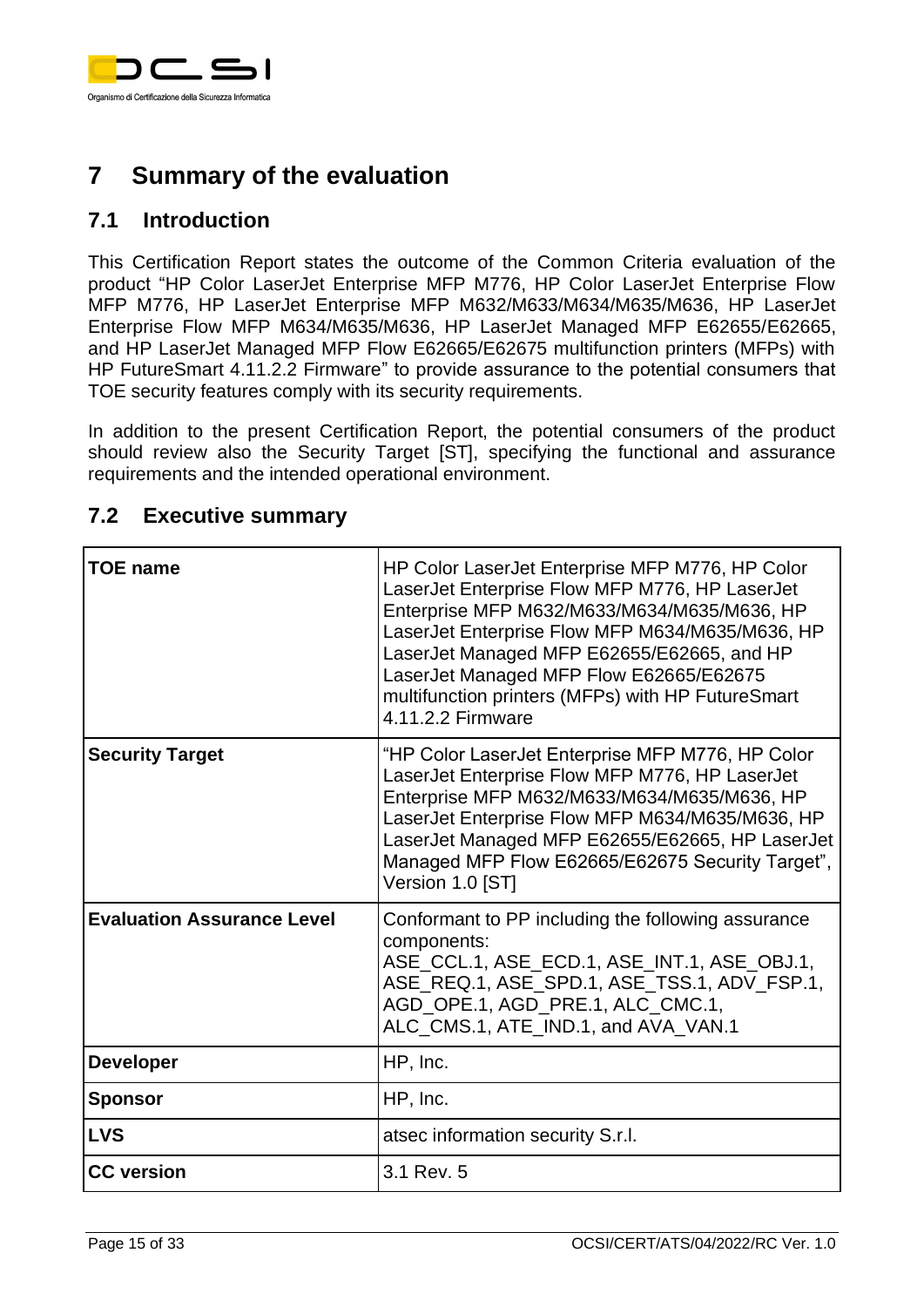

| <b>PP conformance claim</b>     | <b>Protection Profile for Hardcopy Devices v1.0 [HCDPP]</b><br>with Errata#1 [HCDPP-ERR] |
|---------------------------------|------------------------------------------------------------------------------------------|
| <b>Evaluation starting date</b> | 23 February 2022                                                                         |
| <b>Evaluation ending date</b>   | 9 June 2022                                                                              |

The certification results apply only to the version of the product shown in this Certification Report and only if the operational environment assumptions described in the Security Target [ST] are fulfilled.

# <span id="page-15-0"></span>**7.3 Evaluated product**

This section summarizes the main functional and security requirements of the TOE. For a detailed description, please refer to the Security Target [ST].

The TOE is "HP Color LaserJet Enterprise MFP M776, HP Color LaserJet Enterprise Flow MFP M776, HP LaserJet Enterprise MFP M632/M633/M634/M635/M636, HP LaserJet Enterprise Flow MFP M634/M635/M636, HP LaserJet Managed MFP E62655/E62665, and HP LaserJet Managed MFP Flow E62665/E62675 multifunction printers (MFPs) with HP FutureSmart 4.11.2.2 Firmware" with the following elements:

- HP Color LaserJet Enterprise MFP M776;
- HP Color LaserJet Enterprise Flow MFP M776;
- HP LaserJet Enterprise MFP M632/M633/M634/M635/M636;
- HP LaserJet Enterprise Flow MFP M634/M635/M636;
- HP LaserJet Managed MFP E62655/E62665;
- HP LaserJet Managed MFP Flow E62665/E62675;
- Guidance Documentation.

The following firmware modules are included in the TOE:

- Jetdirect Inside firmware;
- System firmware.

All TOE models use the same Jetdirect Inside firmware version:

1. JSI24110049

The TOE includes the following System firmware versions:

- 1. 2411189\_064421
- 2. 2411189\_064433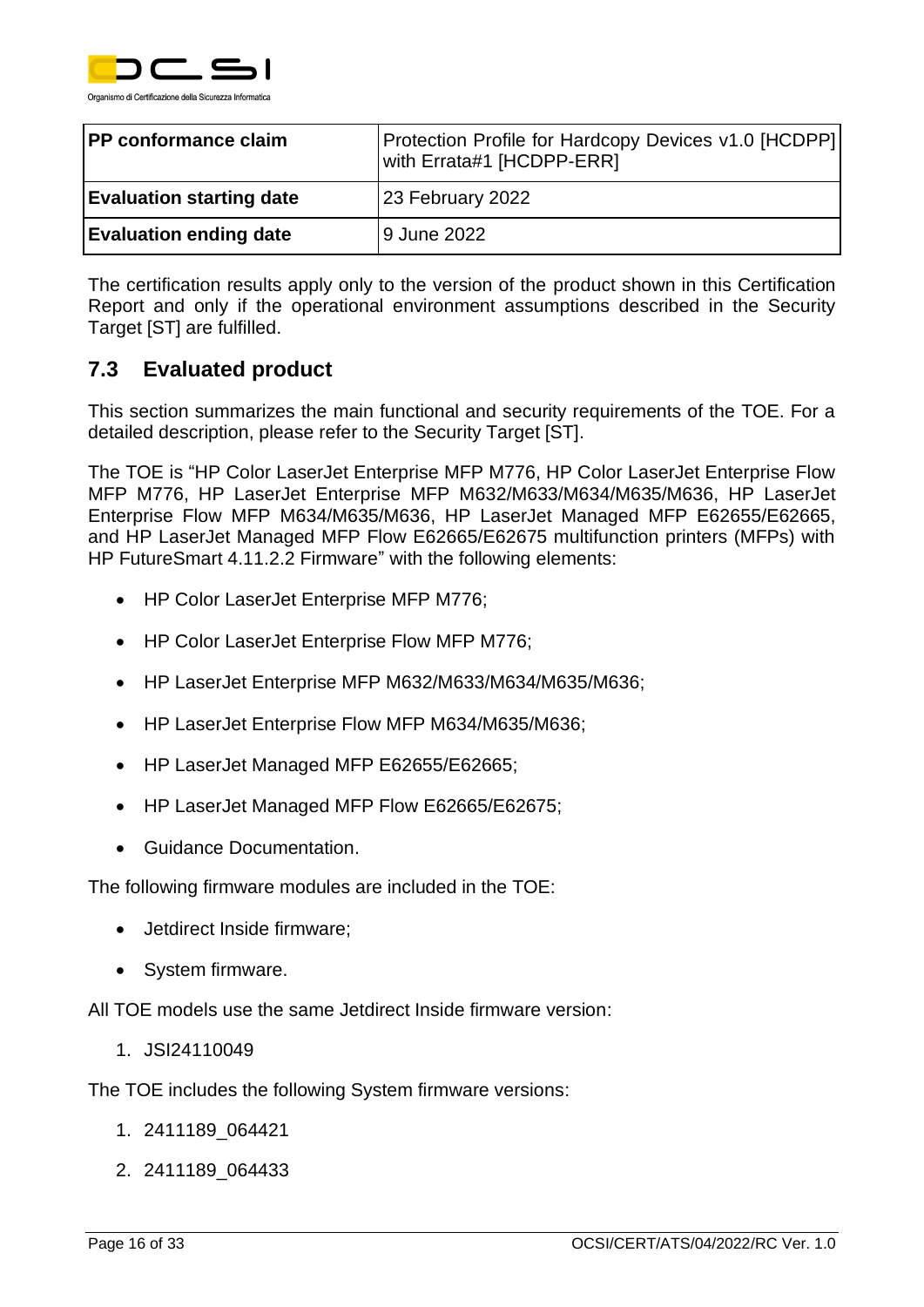

[Table 1](#page-16-1) shows the HCD models and System firmware versions included in this evaluation.

| <b>Product family</b>                 | <b>Model</b> | <b>Product</b><br>number | <b>System firmware</b><br>version |
|---------------------------------------|--------------|--------------------------|-----------------------------------|
| HP Color LaserJet Enterprise MFP      | M776dn       | <b>T3U55A</b>            | 2411189 064421                    |
| HP Color LaserJet Enterprise Flow MFP | M776z        | 3WT91A                   |                                   |
|                                       | M776zs       | <b>T3U56A</b>            |                                   |
| HP LaserJet Enterprise MFP            | M632z        | <b>J8J72A</b>            | 2411189 064433                    |
| HP LaserJet Enterprise MFP            | M633z        | <b>J8J78A</b>            |                                   |
| HP LaserJet Enterprise MFP            | M634dn       | 7PS94A                   |                                   |
| HP LaserJet Enterprise Flow MFP       | M634h        | <b>7PS95A</b>            |                                   |
| <b>HP LaserJet Enterprise MFP</b>     | M634z        | <b>7PS96A</b>            |                                   |
| HP LaserJet Enterprise MFP            | M635fht      | <b>7PS98A</b>            |                                   |
|                                       | M635h        | <b>7PS97A</b>            |                                   |
| HP LaserJet Enterprise Flow MFP       | M635z        | <b>7PS99A</b>            |                                   |
| HP LaserJet Enterprise MFP            | M636fh       | 7PT00A                   |                                   |
| HP LaserJet Enterprise Flow MFP       | M636z        | 7PT01A                   |                                   |
| HP LaserJet Managed MFP               | E62655dn     | 3GY14A                   |                                   |
|                                       | E62665hs     | 3GY15A                   |                                   |
| HP LaserJet Managed MFP Flow          | E62665h      | 3GY16A                   |                                   |
|                                       | E62665z      | 3GY17A                   |                                   |
|                                       | E62675z      | 3GY18A                   |                                   |

Table 1 - TOE hardware and firmware reference

<span id="page-16-1"></span>For a detailed description of the TOE, consult sect. 1.4 and sect. 1.5 of the Security Target [ST]. The most significant aspects are summarized below.

#### <span id="page-16-0"></span>**7.3.1 TOE architecture**

The TOE is designed to be shared by many client computers and human users. It performs the functions of printing, copying, scanning, faxing, and storing of documents. It can be connected to a local network through the embedded Jetdirect Inside's built-in Ethernet, to an analog telephone line using its internal analog fax modem, or to a USB device using its USB port (but the use of which must be disabled in the evaluated configuration except when the administrator performs trusted update via the USB).

The TOE's operating system is the Windows Embedded CE 6.0 R3 running on an Arm Cortex-A8 processor.

The TOE supports Local Area Network (LAN) capabilities. The LAN is used to communicate with client computers, the administrative computer, and several trusted IT entities. Some TOE models include support for Wireless LAN (WLAN), but the WLAN must be disabled in the evaluated configuration. The TOE protects all network communications with IPsec, which is part of the Jetdirect Inside firmware. It implements Internet Key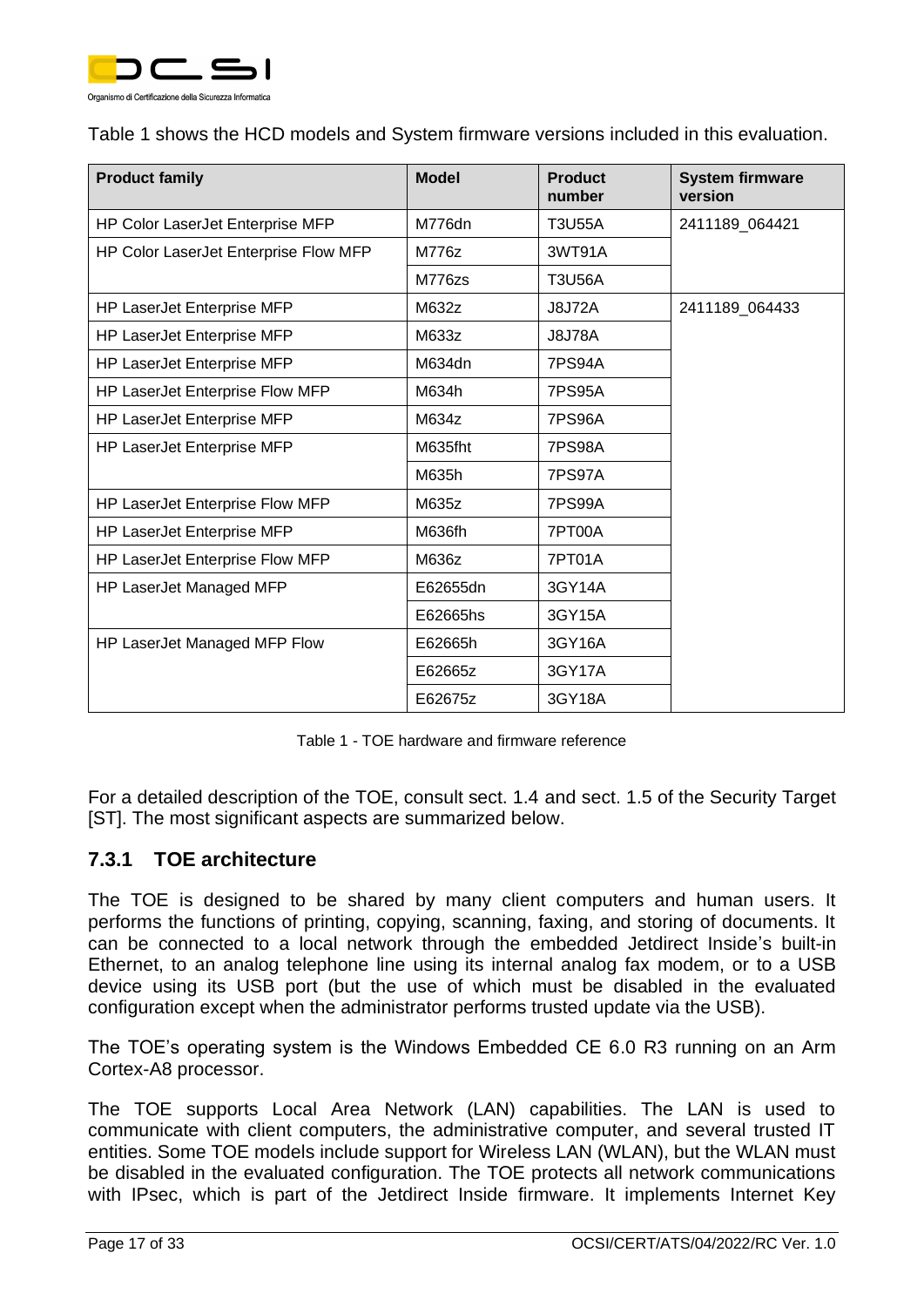

Exchange version 1 (IKEv1) and supports both pre-shared key (PSK) authentication and X.509v3 certificate-based authentication. The TOE supports both Internet Protocol version 4 (IPv4) and Internet Protocol version 6 (IPv6).

The Administrative Computer connects to the TOE using IPsec. This computer can administer the TOE using the following interfaces over the IPsec connection:

- Embedded Web Server (EWS)
- Representational state transfer (REST) Web Services

The HTTP-based EWS administrative interface allows administrators to remotely manage the features of the TOE using a web browser. This interface is protected using IPsec.

The Web Services (WS) interfaces allow administrators to externally manage the TOE. The evaluated configuration only supports the REST Web Services interface. The REST Web Services interface is protected using IPsec.

For design reasons, only one computer can be used as the Administrative Computer for the TOE in the evaluated configuration. This computer is used for administration of the TOE. All other client computers connecting to the TOE to perform non-administrative tasks are known as Network Client Computers. Network Client Computers connect to the TOE to submit print jobs to the TOE using the Printer Job Language (PJL) interface. They can also receive job status from the TOE using PJL. The PJL interface connection is protected using IPsec.

Some models of the TOE contain a built-in PSTN connection for sending and receiving faxes. For models of the TOE that don't have built-in analog fax functionality, an optional analog fax accessory can be installed to add analog fax functionality. The Control Panel uses identification and authentication to control access for sending faxes over PSTN.

The PJL interface is used by unauthenticated users via Network Client Computers to submit print jobs and receive job status (e.g., view the print queue). The unauthenticated users use PJL over an IPsec connection. It is also used in a non-administrative capacity by the Administrative Computer. The Administrative Computer uses PJL over IPsec to send print jobs to the TOE as well as to receive job status. In general, PJL supports passwordprotected administrative commands, but in the evaluated configuration, these commands are disabled. We define the PJL interface as PJL data sent to port 9100.

The TOE supports Microsoft SharePoint and remote file systems for the storing of scanned documents. The TOE uses IPsec to protect the communication to SharePoint and to the remote file systems. For remote file system connectivity, the TOE supports the FTP and SMB protocols (SharePoint is HTTP-based, but IPsec is used to protect the HTTP-based communications.)

The TOE can be used to email scanned documents, email received faxes, or email sent faxes. In addition, the TOE can send email alert messages to administrator-specified email addresses, or send automated emails regarding product configuration and HCD supplies to HP. The TOE supports protected communications between itself and Simple Mail Transfer Protocol (SMTP) gateways. It uses IPsec to protect the communication with the SMTP gateway. The TOE can only protect unencrypted email up to the SMTP gateway. It is the responsibility of the Operational Environment to protect emails from the SMTP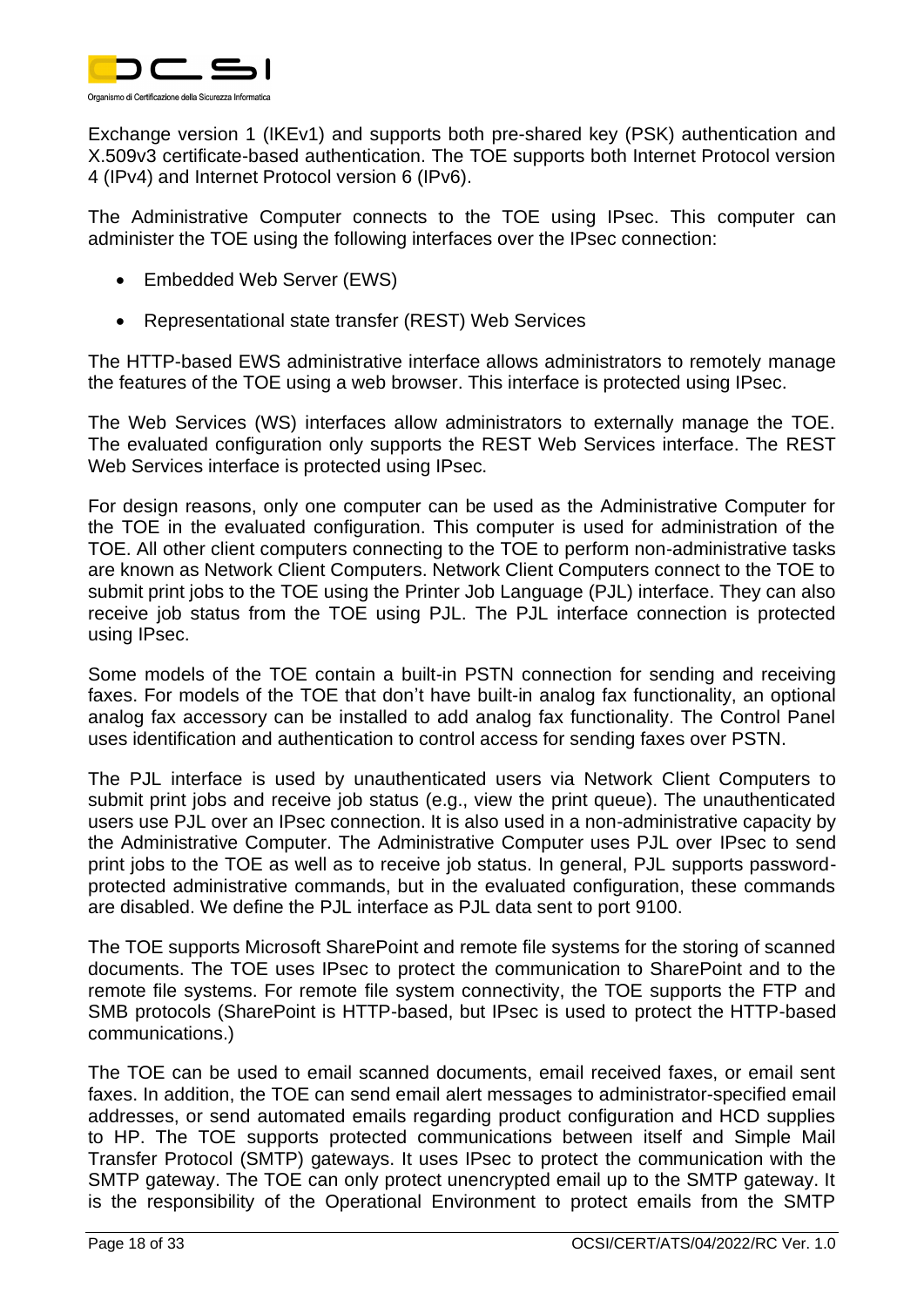

gateway to the email's destination. Also, the TOE can only send emails; it does not accept inbound emails.

The TOE supports the auditing of security-relevant functions by generating and forwarding audit records to an external syslog server. It supports both internal and external storage of audit records. The TOE uses IPsec to protect the communications between itself and the syslog server.

The TOE requires a DNS server, an NTS server, and a WINS server in the Operational Environment. The TOE connects to them over an IPsec connection.

Each HCD contains a user interface (UI) called the Control Panel. The Control Panel consists of a touchscreen LCD, a physical home screen button that are attached to the HCD, and a pull-out keyboard ("Flow" models only) as part of the Control Panel. The Control Panel is the physical interface that a user uses to communicate with the TOE when physically using the HCD. The LCD screen displays information such as menus and status to the user. It also provides virtual buttons to the user such as an alphanumeric keypad for entering usernames and passwords. Both administrative and nonadministrative users can access the Control Panel.

The TOE supports both Internal Authentication mechanisms (Local Device Sign In) and External Authentication mechanisms (LDAP Sign In and Windows Sign In, i.e., Kerberos).

All TOE models contain one field-replaceable nonvolatile storage device. This storage device is a disk-based self-encrypting drive (SED).

The Jetdirect Inside firmware and System firmware components comprise the firmware on the system. Both firmware components work together to provide the security functionality for the TOE. They are two separate components but they both share the same operating system. The operating system is part of the System firmware.

#### <span id="page-18-0"></span>**7.3.2 TOE security features**

The Security Problem of the TOE, including security objectives, assumptions, threats and organizational security policies, is defined in sect. 3 of the Security Target [ST].

For a detailed description of the TOE Security Functions, consult sect. 7.1 of the Security Target [ST]. The most significant aspects are summarized below:

- **Auditing**: the TOE supports both internal and external storage of audit records. The evaluated configuration requires the use of an external syslog server for external audit record storage. The connection between the TOE and the syslog server is protected using IPsec. No unauthorized access to the audit records is allowed by the TOE.
- **Data encryption (cryptography)**:
	- o **IPsec**: the TOE's IPsec supports both pre-shared keys (PSKs) and X.509v3 certificates for authentication, the Encapsulating Security Payload (ESP), Internet Security Association and Key Management Protocol (ISAKMP), Internet Key Exchange version 1 (IKEv1) protocol, and the following crypto algorithms and key sizes: DH (P=2048, SHA2-256), DSA (L=2048, N=224;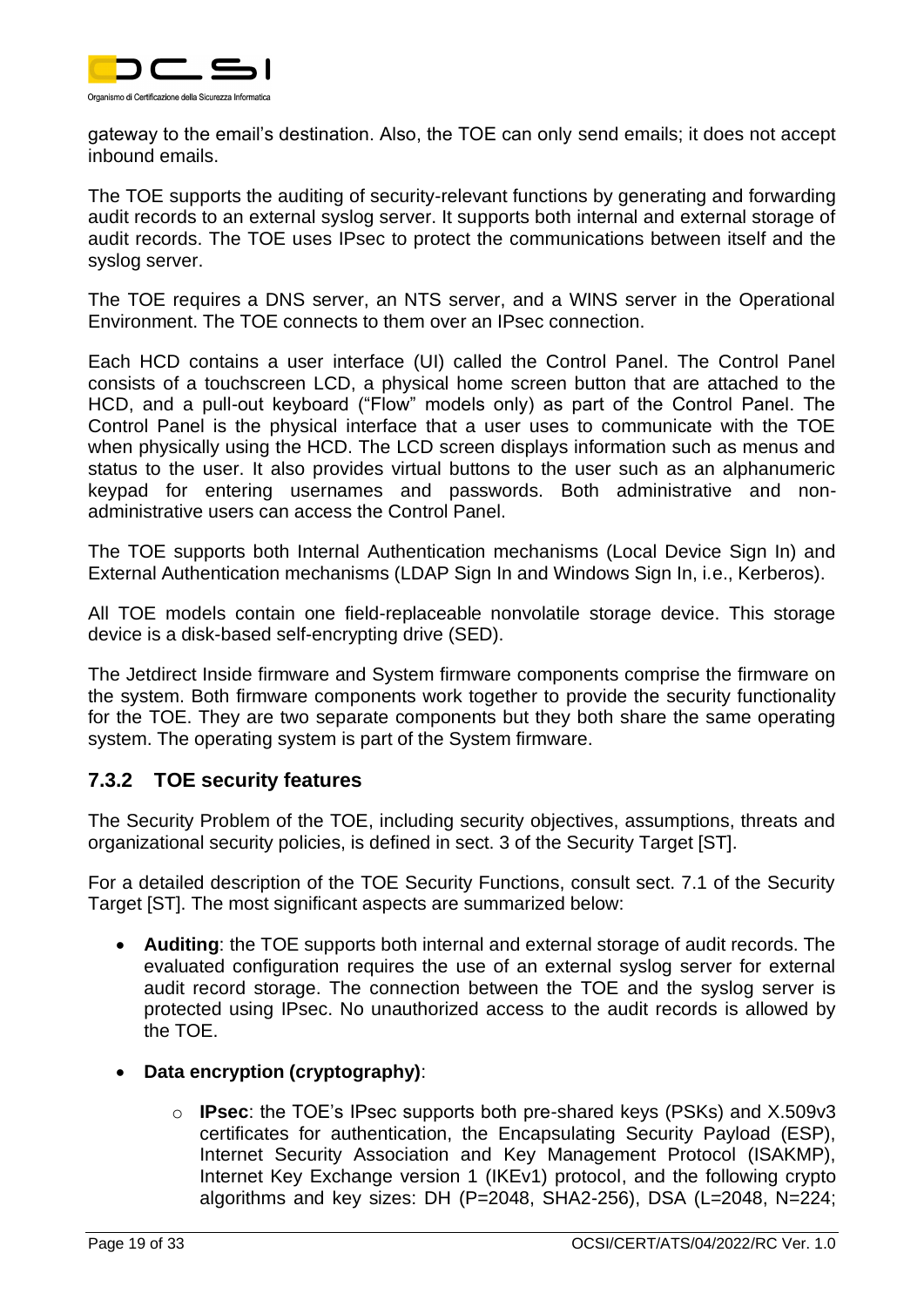

L=2048, N=256; L=3072, N=256), ECDH (P-256, SHA2-256; P-384 SHA2- 384; P521, SHA2-512), ECDSA (P-256, P-384, P-521), RSA (2048 and 3072 bits), AES-CBC (128 and 256 bits), AES-ECB (256 bits), SHA-1, SHA2-256, SHA2-384, SHA2-512, HMAC-SHA-1, HMAC-SHA2-256, HMAC-SHA2-384, and HMAC-SHA2-512.

- o **Drive-lock password**: for secure storage, all TOE models contain a one field-replaceable nonvolatile storage device. This storage device is a diskbased, self-encrypting drive (SED). The SED in the TOE uses a 256-bit "drive-lock password" as the border encryption value (BEV) which is used to unlock the data on the drive. The BEV is generated by the TOE using a CTR\_DRBG(AES-256) algorithm and is stored as a key chain of one in nonfield replaceable nonvolatile storage (i.e., EEPROM) located inside the TOE. The CTR\_DRBG(AES-256) uses the Advanced Encryption Standard-Counter (AES-CTR) algorithm.
- o **Digital signatures for trusted update**: the TOE uses digital signatures based on the RSA 2048-bit algorithm, SHA2-256 algorithm, and PKCS#1 v1.5 to verify the authenticity of the signed update images.
- o **Digital signatures for TSF testing**: the TOE uses digital signatures as part of its TSF testing functionality.
- o **Cryptographic implementations/modules**: the TOE uses multiple cryptographic implementations to accomplish its cryptographic functions. The table below provides the complete list of cryptographic implementations and maps them to the firmware models:

| <b>Firmware module</b>       | <b>Cryptographic implementation</b>                                                                  | <b>Usage</b>                               |
|------------------------------|------------------------------------------------------------------------------------------------------|--------------------------------------------|
| Jetdirect Inside<br>firmware | HP FutureSmart OpenSSL FIPS Object<br>Module 2.0.4                                                   | Drive-lock<br>password (BEV)<br>generation |
|                              | HP FutureSmart QuickSec 5.1                                                                          | <b>IPsec</b>                               |
| System firmware              | <b>HP FutureSmart Windows Mobile</b><br><b>Enhanced Cryptographic Provider</b><br>(RSAENH) 6.00.1937 | <b>TSF</b> testing                         |
|                              | <b>HP FutureSmart Rebex Total Pack</b><br>2017 R1 2470159                                            | Trusted update                             |

• **Identification, authentication, and authorization to use HCD functions**: the following table shows the Internal and External Authentication mechanisms supported by the TOE in the evaluated configuration and maps the mechanisms to the interfaces that use them:

| <b>Authentication type</b>     | <b>Mechanism name</b> | <b>Supported interfaces</b> |
|--------------------------------|-----------------------|-----------------------------|
| Internal Authentication        | Local Device Sign In  | Control Panel, EWS, REST    |
| <b>External Authentication</b> | LDAP Sign In          | <b>Control Panel, EWS</b>   |
|                                | Windows Sign In       | Control Panel, EWS, REST    |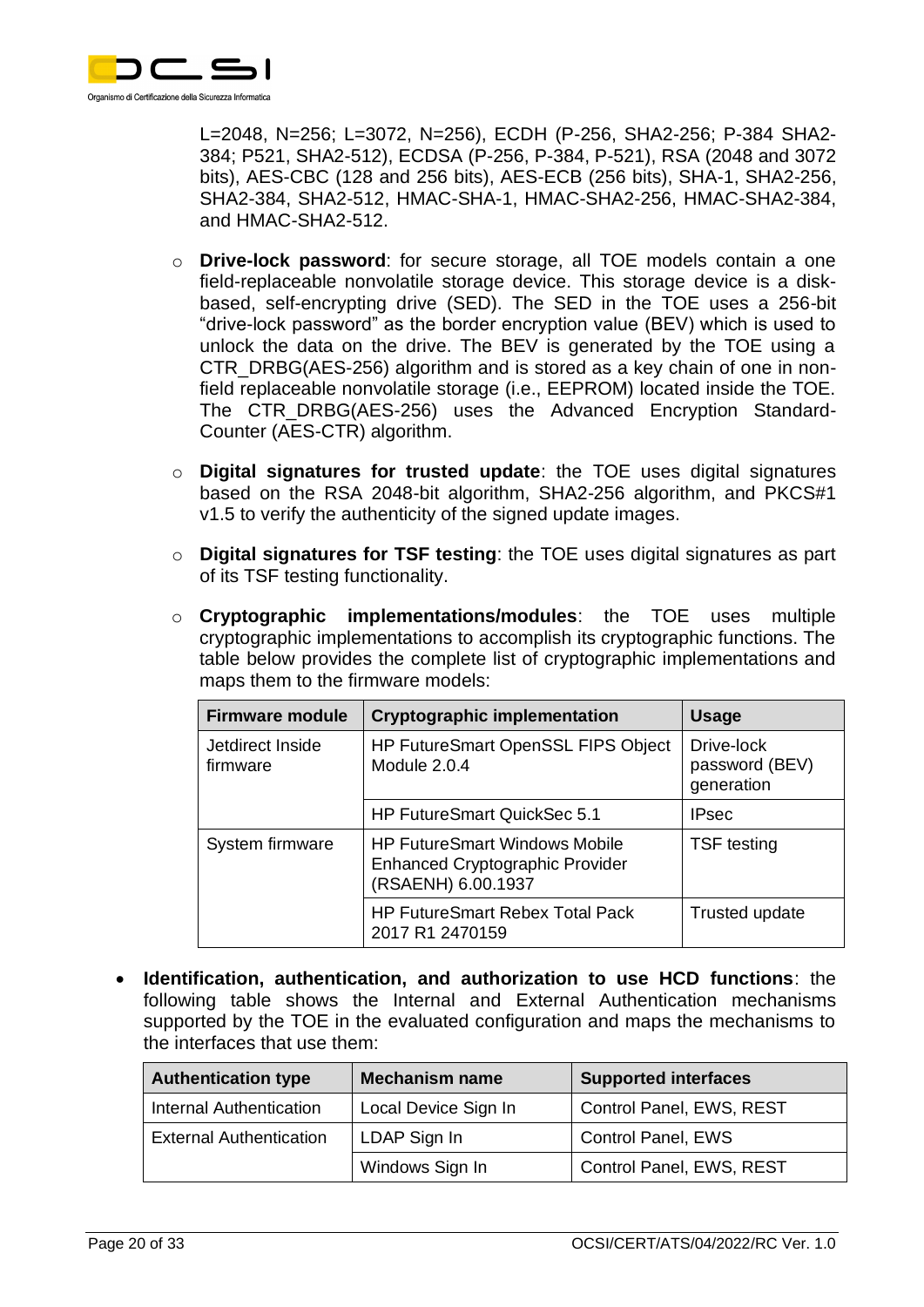

- **Access control**: the TOE enforces access control on TSF data and User Data. Each piece of User Data is assigned ownership and access to the data is limited by the access control mechanism. The permission sets used to define roles also affect the access control of each user. The TOE contains one field-replaceable, nonvolatile storage device. This storage device is a disk-based SED whose cryptographic functions have been CC certified. Together with the drive-lock password, this SED ensures that the TSF Data and User Data on the drive is not stored as plaintext on the storage device.
- **Image Overwrite**: the TOE also supports the optional Image Overwrite function defined in the PP [HCDPP]. The PP limits the scope of this function to the fieldreplaceable nonvolatile storage device.
- **Trusted communications**: the TOE uses IPsec to protect the communications between the TOE and trusted IT entities as well as between the TOE and client computers. IPsec provides assured identification of the endpoints. It implements IKEv1 and transport mode. The TOE also supports both X.509v3 certificates and pre-shared keys (PSKs) for endpoint authentication.
- **Administrative roles**: the TOE supports administrative and non-administrative roles. Assignment to these roles is controlled by the TOE's administrator. In the case of a user authenticated using an External Authentication mechanism (Windows Sign In and LDAP Sign In), the roles are implemented as permission sets. In the case of a user authenticated using an Internal Authentication mechanism (Local Device Sign In), only an administrative account exists.
- **Trusted operation**: TOE updates can be downloaded from the HP Inc. website. These updates are digitally signed by HP Inc. using the RSA 2048-bit algorithm, SHA2-256 algorithm, and PKCS#1 v1.5 signature generation. The TOE's EWS interface allows an administrator to install the update images. When installing an update image, the TOE validates the digital signature of the update image before installing the update image. The TOE contains TSF testing functionality referred to as Whitelisting to help ensure only authentic, known-good System firmware files that have not been tampered with are loaded into memory. Whitelisting uses digital signatures based on the RSA 2048-bit algorithm, SHA2-256 algorithm, and PKCS#1 v1.5 to validate the firmware files.
- **PSTN fax-network separation**: the PSTN fax capability is either included with or can be added to the TOE. In either case, the TOE provides a distinct separation between the fax capabilities and the Ethernet network connection of the TOE prohibiting communication via the fax interface except when transmitting or receiving User Data using fax protocols.

#### <span id="page-20-0"></span>**7.4 Documentation**

The guidance documentation specified in Annex A – [Guidelines for the secure usage of](#page-26-0)  [the product](#page-26-0) is delivered to the customer together with the product.

The guidance documentation contains all the information for secure initialization, configuration and secure usage the TOE in accordance with the requirements of the Security Target [ST].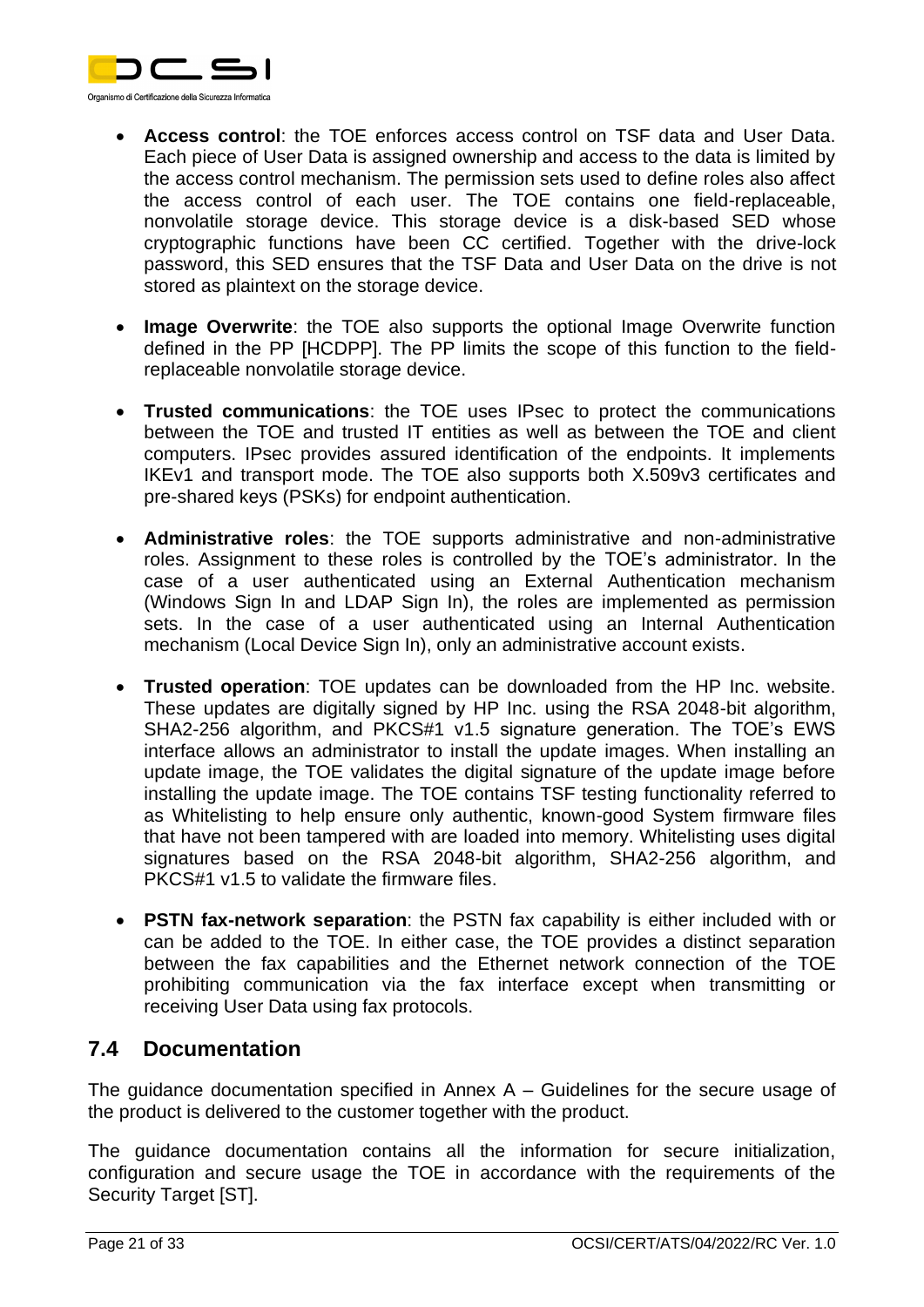

Customers should also follow the recommendations for the secure usage of the TOE contained in sect. [8.3](#page-24-1) of this report.

#### <span id="page-21-0"></span>**7.5 Protection Profile conformance claims**

The Security Target [ST] claims exact conformance to the following Protection Profiles:

- Protection Profile for Hardcopy Devices, Version 1.0 [HCDPP]
- Protection Profile for Hardcopy Devices v1.0 Errata #1 [HCDPP-ERR]

#### <span id="page-21-1"></span>**7.6 Functional and assurance requirements**

All Security Assurance Requirements (SAR) have been selected from CC Part 3 [CC3].

All the SFRs have been selected or derived by extension from CC Part 2 [CC2].

Considering that the Security Target claims exact conformance to the Protection Profile for Hardcopy Devices [HCDPP], all the SFRs from such PP are included.

Please refer to the Security Target [ST] for the complete description of all security objectives, the threats that these objectives should address, the Security Functional Requirements (SFR) and the security functions that realize the same objectives.

#### <span id="page-21-2"></span>**7.7 Evaluation conduct**

The evaluation has been conducted in accordance with the requirements established by the Italian Scheme for the evaluation and certification of security systems and products in the field of information technology and expressed in the Provisional Guideline [LGP3] and the Scheme Information Note [NIS3] and in accordance with the requirements of the Common Criteria Recognition Arrangement [CCRA].

The purpose of the evaluation is to provide assurance on the effectiveness of the TOE to meet the requirements stated in the relevant Security Target [ST]. Initially the Security Target has been evaluated to ensure that constitutes a solid basis for an evaluation in accordance with the requirements expressed by the standard CC. Then, the TOE has been evaluated on the basis of the statements contained in such a Security Target. Both phases of the evaluation have been conducted in accordance with the CC Part 3 [CC3] and the Common Evaluation Methodology [CEM]. Furthermore, all specific assurance activities required by the Protection Profile for Hardcopy Devices [HCDPP] have been carried out.

The Certification Body OCSI has supervised the conduct of the evaluation performed by the evaluation facility (LVS) atsec information security S.r.l.

The evaluation was completed on 9 June 2022 with the issuance by LVS of the Evaluation Technical Report [ETR] that has been approved by the Certification Body on 13 June 2022. Then, the Certification Body issued this Certification Report.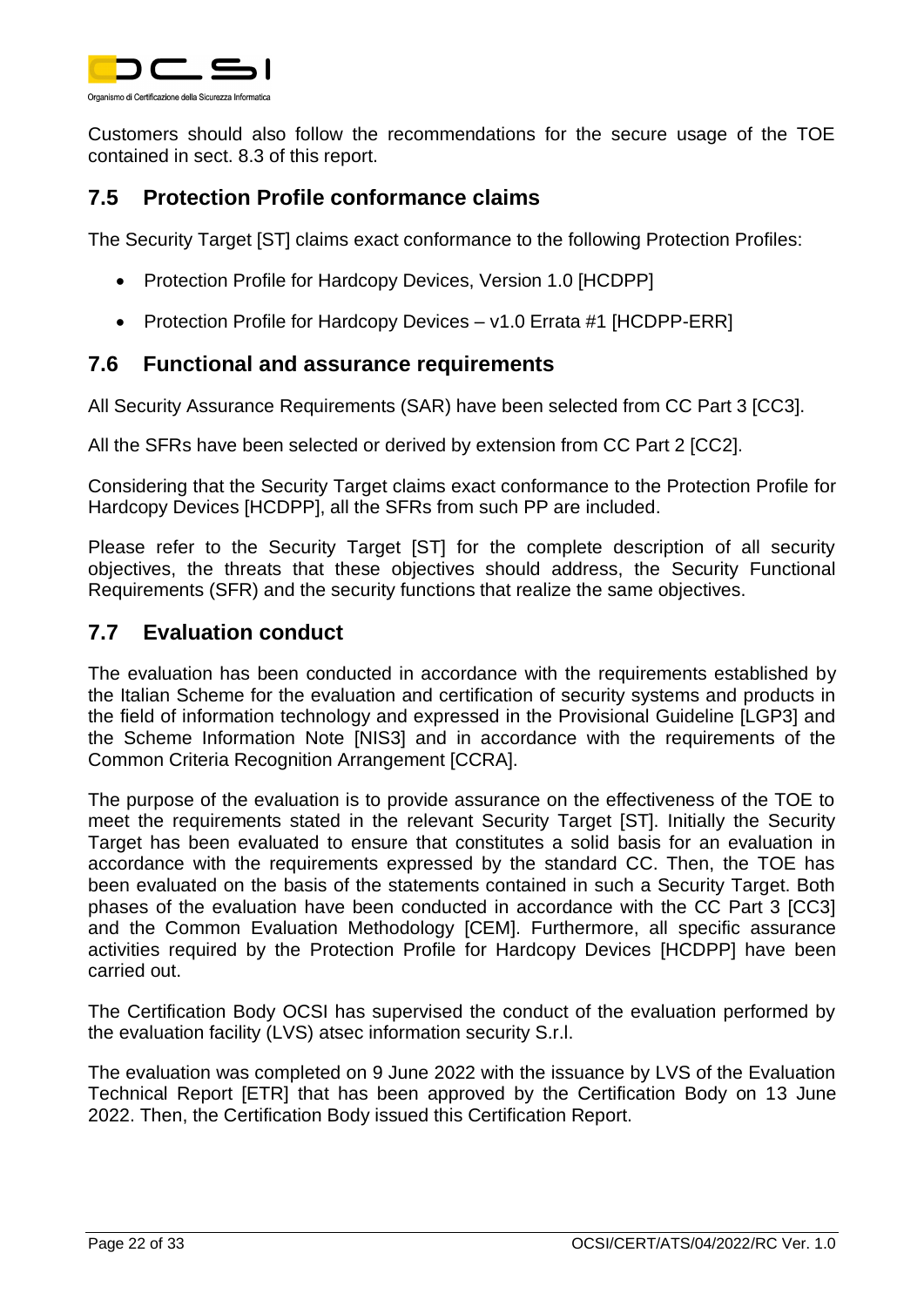

#### <span id="page-22-0"></span>**7.8 General considerations about the certification validity**

The evaluation focused on the security features declared in the Security Target [ST], with reference to the operational environment specified therein. The evaluation has been performed on the TOE configured as described in Annex B – [Evaluated configuration.](#page-28-0) Potential customers are advised to check that this corresponds to their own requirements and to pay attention to the recommendations contained in this Certification Report.

The certification is not a guarantee that no vulnerabilities exist; it remains a probability (the smaller, the higher the assurance level) that exploitable vulnerabilities can be discovered after the issuance of the certificate. This Certification Report reflects the conclusions of the certification at the time of issuance. Potential customers are invited to check regularly the arising of any new vulnerability after the issuance of this Certification Report, and if the vulnerability can be exploited in the operational environment of the TOE, check with the Developer if security updates have been developed and if those updates have been evaluated and certified.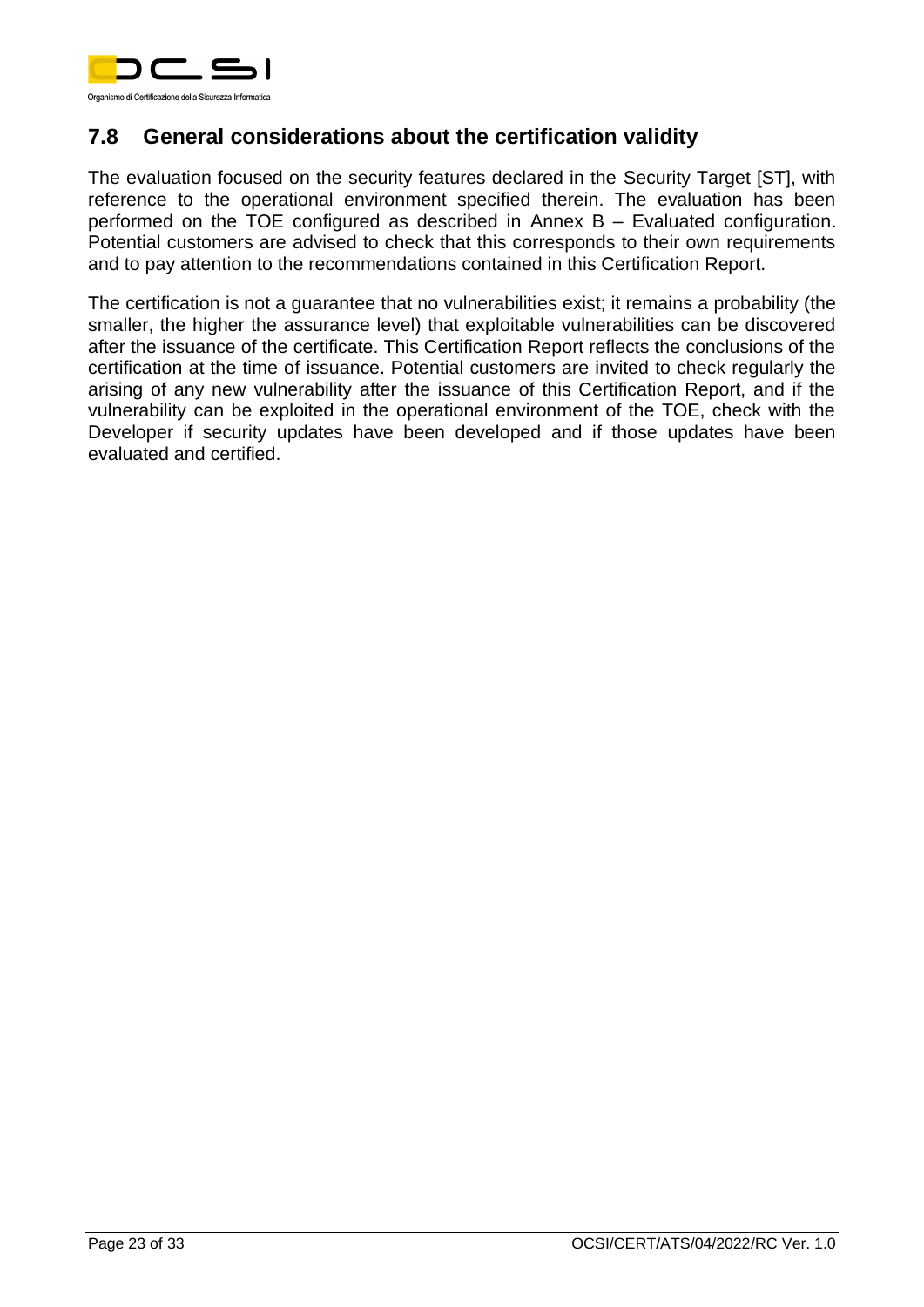

# <span id="page-23-0"></span>**8 Evaluation outcome**

#### <span id="page-23-1"></span>**8.1 Evaluation results**

Following the analysis of the Evaluation Technical Report [ETR] issued by the LVS atsec information security S.r.l. and documents required for the certification, and considering the evaluation activities carried out, the Certification Body OCSI concluded that TOE "HP Color LaserJet Enterprise MFP M776, HP Color LaserJet Enterprise Flow MFP M776, HP LaserJet Enterprise MFP M632/M633/M634/M635/M636, HP LaserJet Enterprise Flow MFP M634/M635/M636, HP LaserJet Managed MFP E62655/E62665, and HP LaserJet Managed MFP Flow E62665/E62675 multifunction printers (MFPs) with HP FutureSmart 4.11.2.2 Firmware" meets the requirements of Part 3 of the Common Criteria [CC3] provided for the evaluation assurance level defined by the SARs included in the PP [HCDPP], with respect to the security features described in the Security Target [ST] and the evaluated configuration, shown in Annex B – [Evaluated configuration.](#page-28-0)

[Table 2](#page-24-2) summarizes the final verdict of each activity carried out by the LVS in accordance with the assurance requirements established in [CC3] for the evaluation assurance level defined by the SARs included in the PP [HCDPP].

| <b>Assurance classes and components</b>             | <b>Verdict</b>   |      |
|-----------------------------------------------------|------------------|------|
| <b>Security Target evaluation</b>                   | <b>Class ASE</b> | Pass |
| Conformance claims                                  | ASE_CCL.1        | Pass |
| Extended components definition                      | ASE_ECD.1        | Pass |
| <b>ST</b> introduction                              | ASE INT.1        | Pass |
| Security objectives for the operational environment | ASE_OBJ.1        | Pass |
| Stated security requirements                        | ASE_REQ.1        | Pass |
| Security problem definition                         | ASE_SPD.1        | Pass |
| TOE summary specification                           | ASE_TSS.1        | Pass |
| <b>Development</b>                                  | <b>Class ADV</b> | Pass |
| Basic functional specification                      | ADV_FSP.1        | Pass |
| <b>Guidance documents</b>                           | <b>Class AGD</b> | Pass |
| Operational user guidance                           | AGD_OPE.1        | Pass |
| Preparative procedures                              | AGD_PRE.1        | Pass |
| Life cycle support                                  | <b>Class ALC</b> | Pass |
| Labelling of the TOE                                | ALC_CMC.1        | Pass |
| <b>TOE CM coverage</b>                              | ALC_CMS.1        | Pass |
| Tests                                               | <b>Class ATE</b> | Pass |
| Independent testing - conformance                   | ATE_IND.1        | Pass |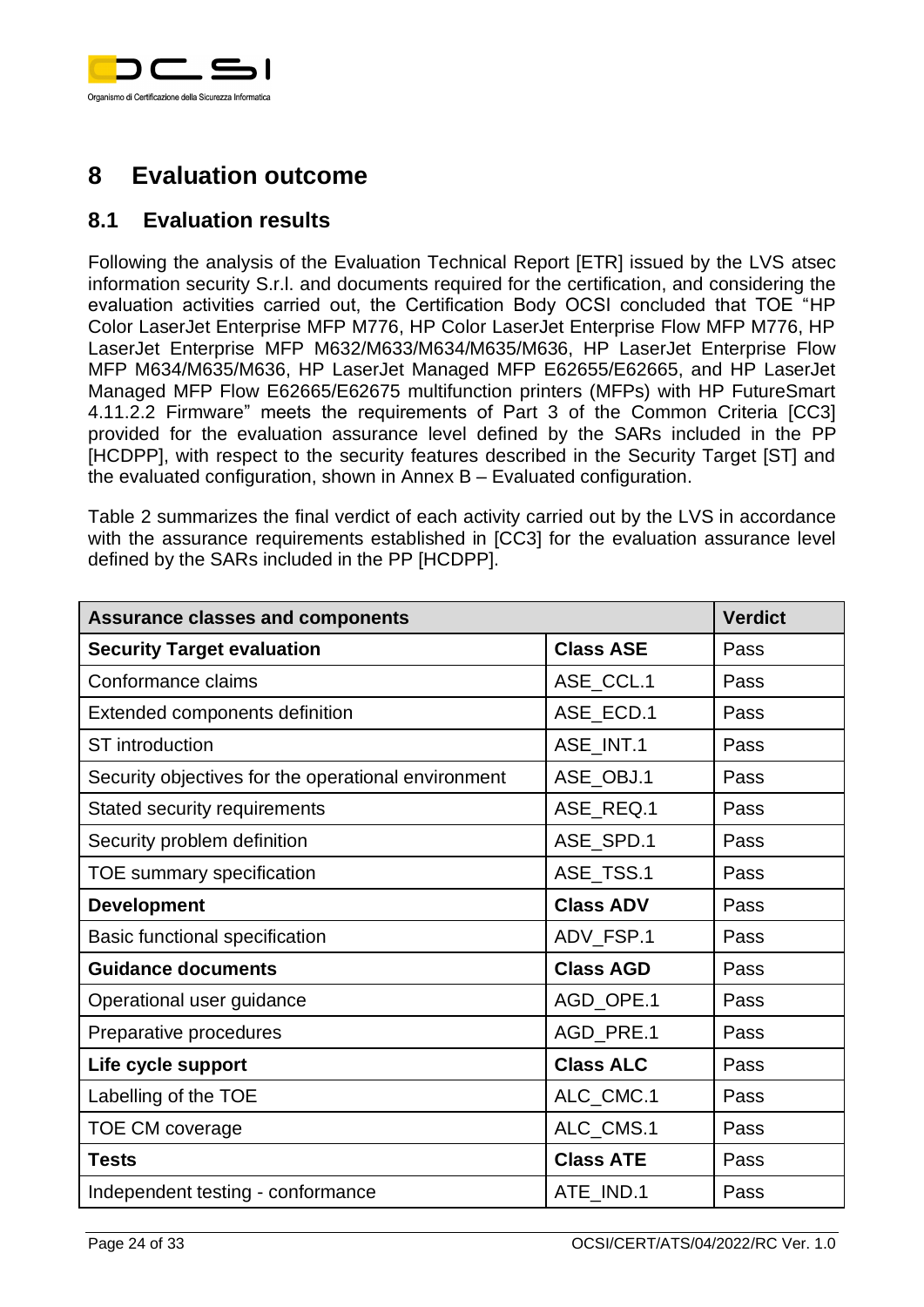

| Assurance classes and components |                  | <b>Verdict</b> |
|----------------------------------|------------------|----------------|
| <b>Vulnerability assessment</b>  | <b>Class AVA</b> | Pass           |
| Vulnerability survey             | AVA VAN.1        | Pass           |

Table 2 - Final verdicts for assurance requirements

#### <span id="page-24-2"></span><span id="page-24-0"></span>**8.2 Additional assurance activities**

The Protection Profile for Hardcopy Devices [HCDPP] includes additional assurance activities that are specific to the TOE technology type, and are required for exact conformance to the PP.

The Evaluators used for the PP assurance activities a notation similar to assurance components of existing CC assurance classes. The objective of these sub-activities is to determine whether the requirements of the assurance activities included in the PP are met.

[Table 3](#page-24-3) summarizes the final verdict of the PP assurance activities carried out by the LVS.

| PP assurance activities                |             | <b>Verdict</b> |
|----------------------------------------|-------------|----------------|
| <b>ASE: Security Target evaluation</b> | ASE_HCDPP.1 | Pass           |
| <b>AGD: Guidance documents</b>         | AGD_HCDPP.1 | Pass           |
| <b>ALC: Life cycle support</b>         | ALC_HCDPP.1 | Pass           |
| <b>ATE: Tests</b>                      | ATE_HCDPP.1 | Pass           |
| <b>AVA: Vulnerability assessment</b>   | AVA_HCDPP.1 | Pass           |
| <b>AEN: Entropy Description</b>        | AEN_HCDPP.1 | Pass           |
| <b>AKM: Key Management Description</b> | AKM HCDPP.1 | Pass           |

Table 3 - Final verdicts for PP assurance activities

#### <span id="page-24-3"></span><span id="page-24-1"></span>**8.3 Recommendations**

The conclusions of the Certification Body (OCSI) are summarized in sect. [6](#page-13-0) (Statement of Certification).

Potential customers of the product "HP Color LaserJet Enterprise MFP M776, HP Color LaserJet Enterprise Flow MFP M776, HP LaserJet Enterprise MFP M632/M633/M634/M635/M636, HP LaserJet Enterprise Flow MFP M634/M635/M636, HP LaserJet Managed MFP E62655/E62665, and HP LaserJet Managed MFP Flow E62665/E62675 multifunction printers (MFPs) with HP FutureSmart 4.11.2.2 Firmware" are suggested to properly understand the specific purpose of certification reading this Certification Report together with the Security Target [ST].

The TOE must be used according to the Security Objectives for the operational environment specified in sect. 4.2 of the Security Target [ST]. It is assumed that, in the operational environment of the TOE, all the Assumptions and the Organizational Security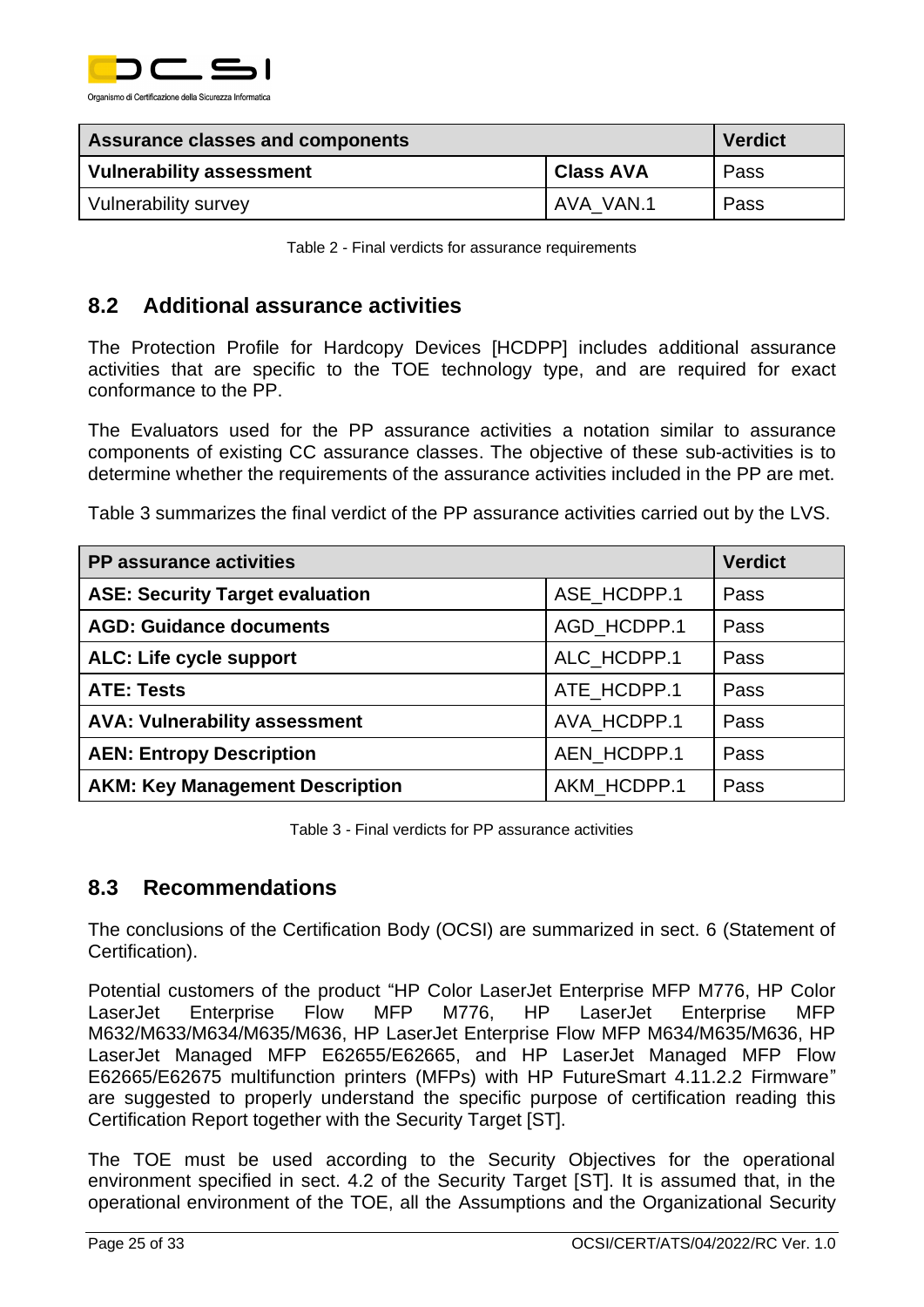

Policies described, respectively, in sect. 3.2 and 3.3 of the Security Target [ST] are respected.

This Certification Report is valid for the TOE in its evaluated configuration; in particular, Annex  $A -$  [Guidelines for the secure usage of the product](#page-26-0) includes a number of recommendations relating to delivery, initialization, configuration and secure usage of the product, according to the guidance documentation provided together with the TOE ([CCECG]).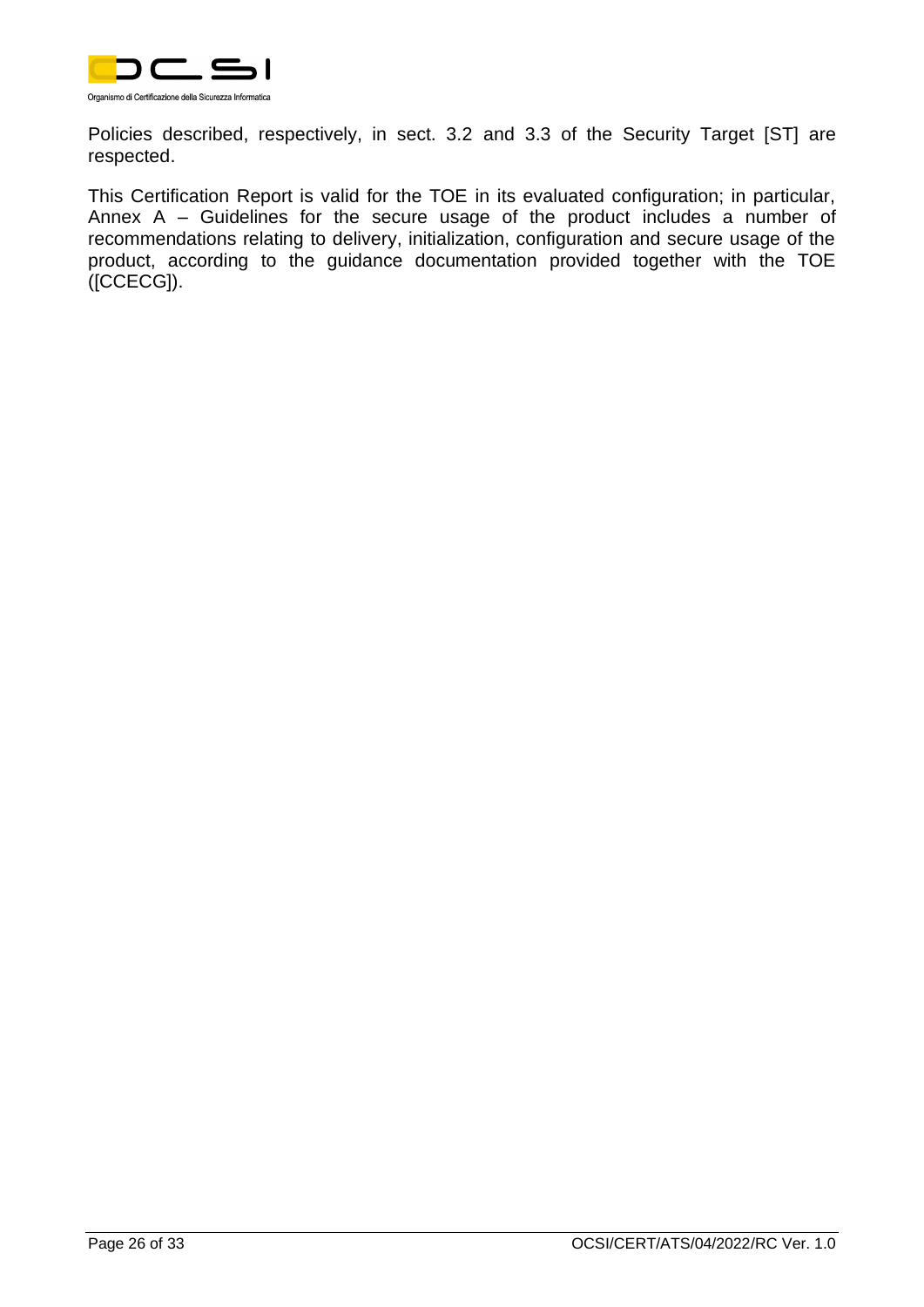

# <span id="page-26-0"></span>**9 Annex A – Guidelines for the secure usage of the product**

This annex provides considerations particularly relevant to the potential customers of the product.

#### <span id="page-26-1"></span>**9.1 TOE delivery**

The firmware and guidance documentation are packaged in a single ZIP file and available for download from the HP Inc. website. The firmware is packaged in this ZIP file as a single firmware bundle which contains both the System firmware and the Jetdirect Inside firmware. The evaluated firmware versions are provided in [Table 1.](#page-16-1)

In order to download the ZIP file, the customer needs to register with HP and sign into a secure website (HTTPS) to access the download page. The customer can receive sign-in credentials by sending an email to ccc-hp-enterprise-imaging-printing@hp.com. On the download site, a SHA-256 checksum is provided along with instructions on how to use it for verification of the integrity of the downloaded package.

The customer receives the hardware independently of the ZIP file. The evaluated hardware models, which are listed in [Table 1,](#page-16-1) are either already on the customer's premise or must be obtained from HP. The user can use the following steps to verify that the TOE hardware has not been tampered with during the delivery:

- Inspect the cardboard box the TOE hardware was delivered in. Ensure the cardboard box contains the HP logo, has not been opened and resealed, the product information label is present, and no major physical damage exists.
- Inspect the contents of the cardboard box. Ensure all expected items have been delivered, the packaging the TOE hardware is contained in has not been tampered, and no missing or reapplied tape exists on the TOE hardware.

After that, the user can verify that the delivered TOE hardware is the correct model by taking the following steps:

- Verify the full product model name, serial number and product number in the order confirmation is consistent with the label on the cardboard box.
- Verify the invoice located in the cardboard box the TOE hardware was delivered in is consistent with the order confirmation.
- Verify the serial number and product number on the product label on the back of the TOE hardware is consistent with the order confirmation.

#### <span id="page-26-2"></span>**9.2 Identification of the TOE**

The TOE user can identify TOE components as described below:

• **Hardware**: the model name is marked on the front of the TOE hardware and the product number on the product label on the back.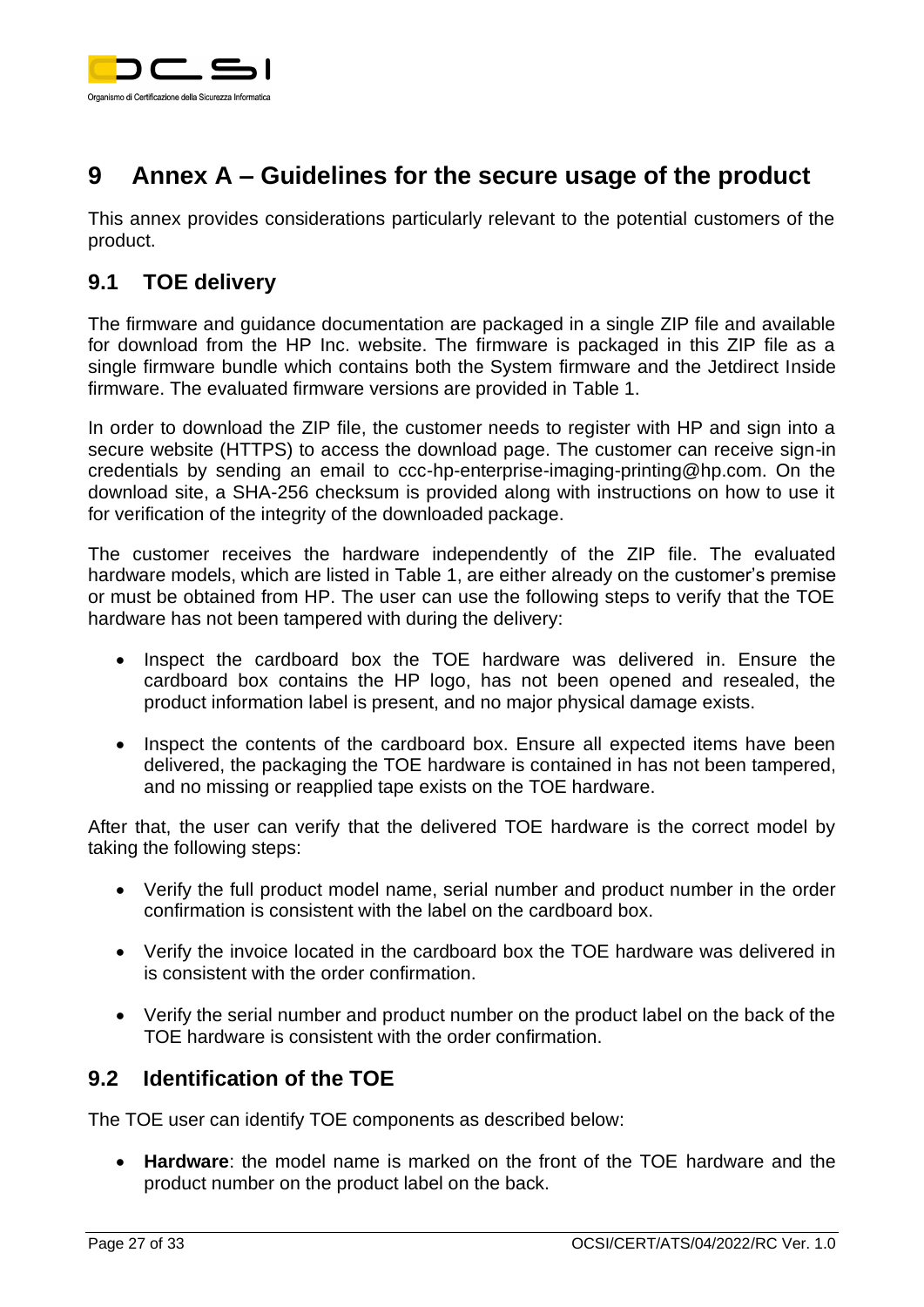

- **Firmware**: the user can verify firmware version by checking the "Configuration Page" through the EWS administrative interface or using the Control Panel.
- **Guidance documentation**: the version number is printed in the documents.

#### <span id="page-27-0"></span>**9.3 Installation, initialization and secure usage of the TOE**

TOE installation, configuration and operation should be done following the instructions in the appropriate sections of the guidance documentation provided with the product to the customer.

In particular, the Common Criteria Evaluated Configuration Guide for HP Multifunction Printers [CCECG] contains detailed information for the secure initialization of the TOE, the preparation of its operational environment and the secure operation of the TOE in accordance with the security objectives specified in the Security Target [ST].

The developer also provides user guides for the specific evaluated printer models. These additional documents are listed in Table 1-2 ("User guides") and Table 1-3 ("Hardware installation guides") of [CCECG].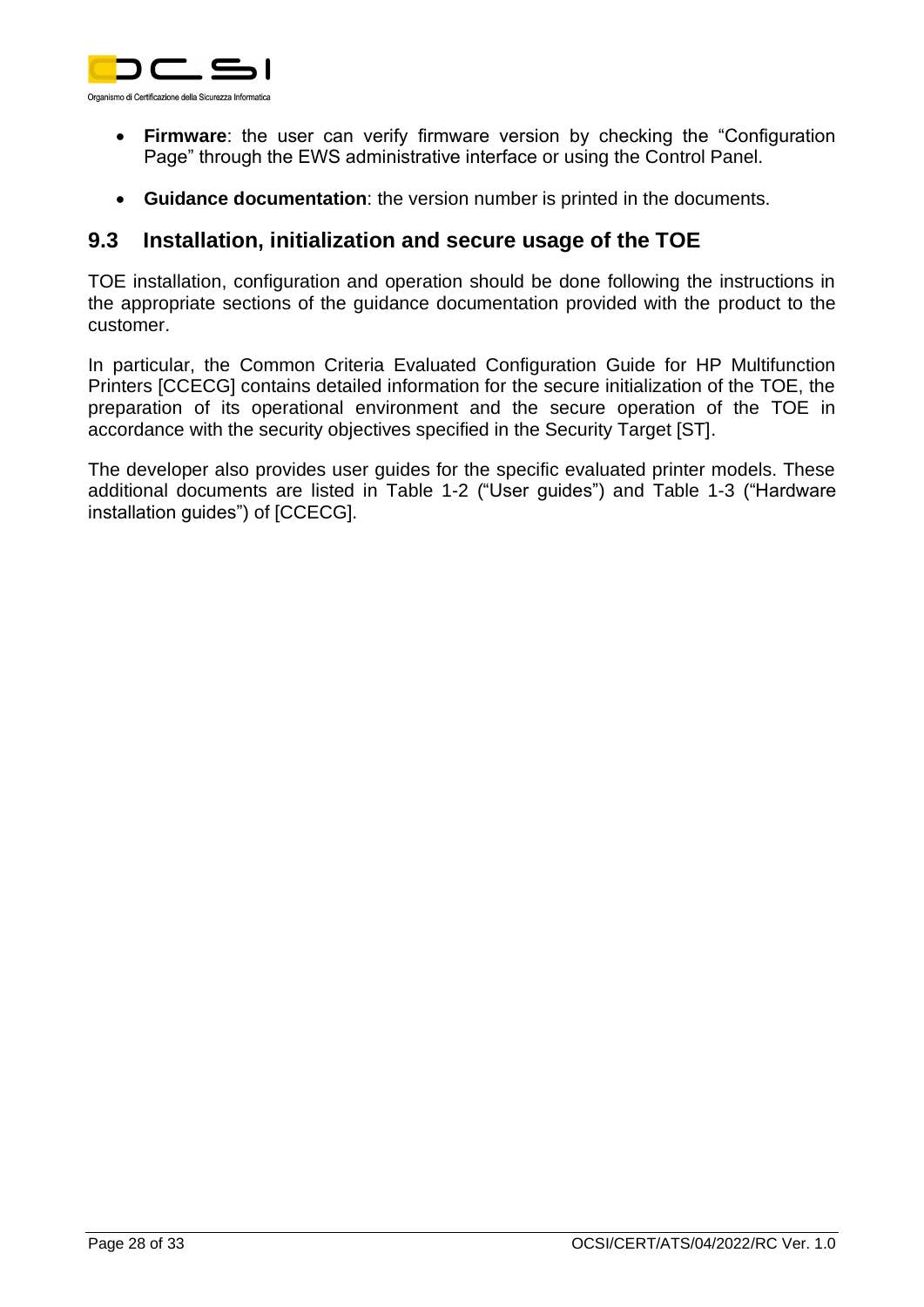

### <span id="page-28-0"></span>**10 Annex B – Evaluated configuration**

The Target of Evaluation (TOE) is the product "HP Color LaserJet Enterprise MFP M776, HP Color LaserJet Enterprise Flow MFP M776, HP LaserJet Enterprise MFP M632/M633/M634/M635/M636, HP LaserJet Enterprise Flow MFP M634/M635/M636, HP LaserJet Managed MFP E62655/E62665, and HP LaserJet Managed MFP Flow E62665/E62675 multifunction printers (MFPs) with HP FutureSmart 4.11.2.2 Firmware", developed by HP, Inc.

The evaluated configuration of the TOE includes the hardware models and firmware versions listed in sect. [7.3.](#page-15-0)

The physical boundary of the TOE is the physical boundary of the HCD product. Options and add-ons that are not security relevant, such as finishers, are not part of the evaluation but can be added to the TOE without any security implications.

The following items will need to be adhered to in the evaluated configuration (see sect. 1.5.4.3 of the Security Target [ST]):

- HP Digital Sending Software (DSS) must be disabled.
- Only one Administrative Computer is used to manage the TOE.
- Third-party solutions must not be installed on the TOE.
- PC Fax Send must be disabled.
- Fax polling receive must be disabled.
- Device USB must be disabled.
- Host USB plug and play must be disabled.
- Firmware upgrades through any means other than the EWS (e.g., PJL) and USB must be disabled.
- All non-fax stored jobs must be assigned a Job PIN or Job Encryption Password.
- Jetdirect Inside management via telnet and FTP must be disabled.
- Jetdirect XML Services must be disabled.
- External file system access through PJL and PS must be disabled.
- Only X.509v3 certificates and pre-shared key are supported methods for IPsec authentication (IPsec authentication using Kerberos is not supported).
- IPsec Authentication Headers (AH) must be disabled.
- Control Panel Mandatory Sign-in must be enabled (this disables the Guest role).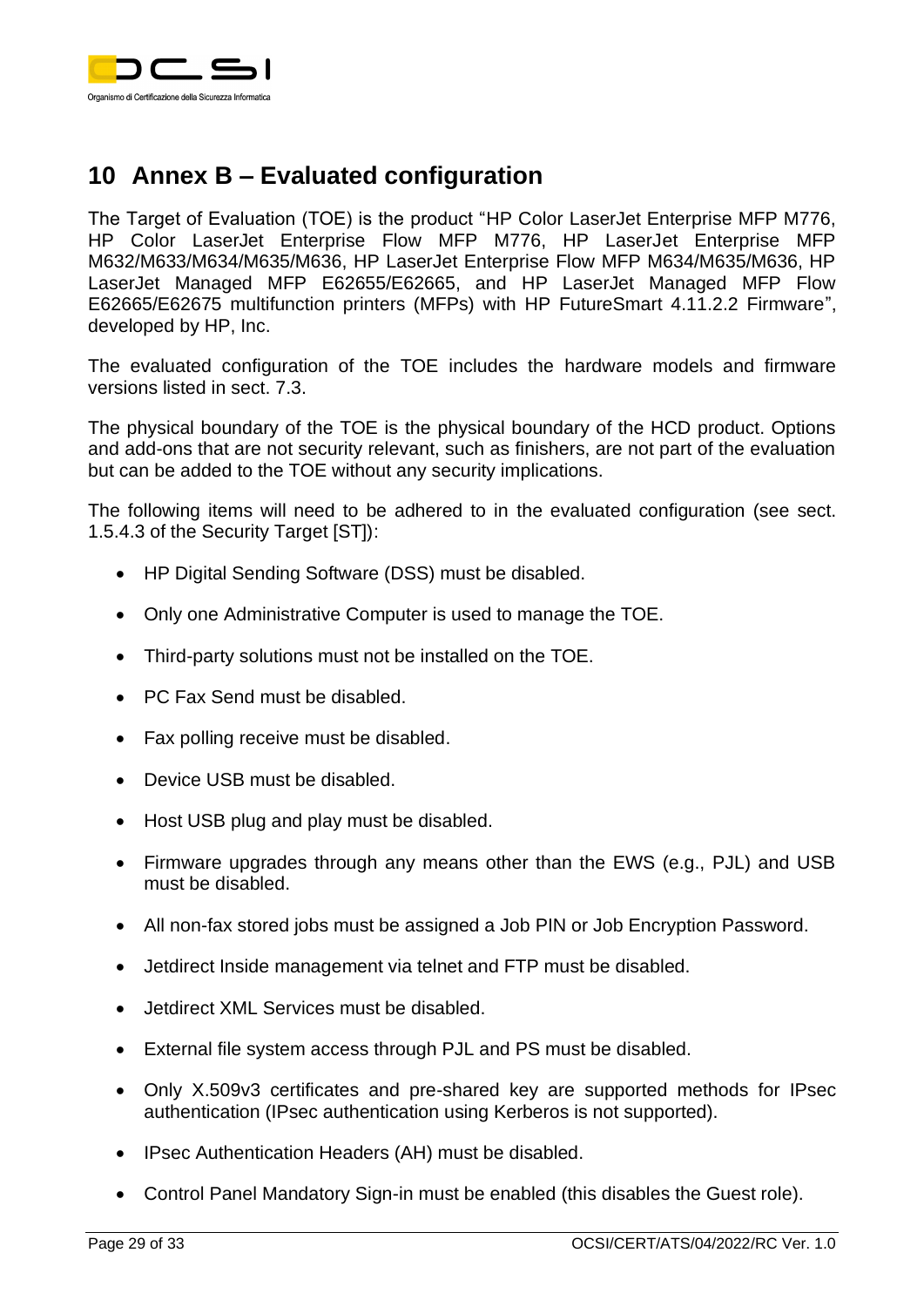

- SNMP must be disabled.
- The Service PIN, used by a customer support engineer to access functions available to HP support personnel, must be disabled.
- Wireless functionality must be disabled:
	- o Near Field Communication (NFC) must be disabled.
	- o Bluetooth Low Energy (BLE) must be disabled.
	- o Wireless Direct Print must be disabled.
	- o Wireless station must be disabled.
- PJL device access commands must be disabled.
- When using Windows Sign In, the Windows domain must reject Microsoft NT LAN Manager (NTLM) connections.
- Remote Control-Panel use is disallowed.
- Local Device Sign In accounts must not be created (i.e., only the built-in Device Administrator account is allowed as a Local Device Sign In account).
- Access must be blocked to the following Web Services (WS) using the Jetdirect Inside's IPsec/Firewall:
	- o Open Extensibility Platform device (OXPd) Web Services.
	- o WS\* Web Services.
- Device Administrator Password must be set.
- Remote Configuration Password must not be set.
- OAUTH2 use is disallowed.
- SNMP over HTTP use is disallowed.
- HP JetAdvantage Link Platform must be disabled.
- Licenses must not be installed to enable features beyond what is supported in the evaluated configuration.
- All received faxes must be converted into stored faxes.
- Fax Archive must be disabled.
- Fax Forwarding must be disabled.
- Internet Fax and LAN Fax must be disabled
- Firmware updates through REST Web Services is disallowed.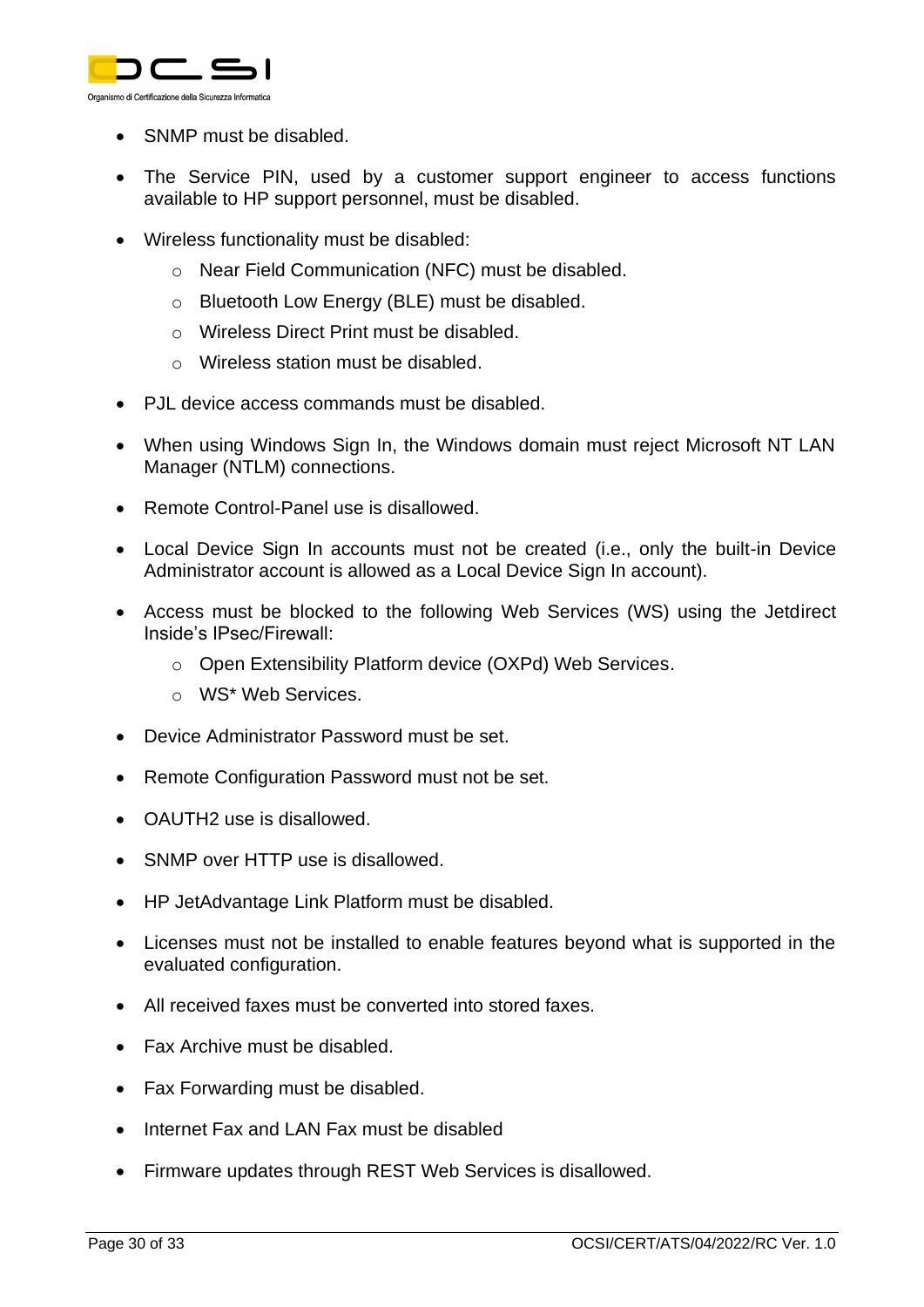

#### <span id="page-30-0"></span>**10.1 TOE operational environment**

The following required components are part of the TOE operational environment (see sect. 1.4.1 of the Security Target [ST]):

- A Domain Name System (DNS) server.
- A Network Time Service (NTS) server.
- One administrative client computer network connected to the TOE in the role of an Administrative Computer. It must contain a web browser.
- One or both of the following:
	- o a Lightweight Directory Access Protocol (LDAP) server;
	- o a Windows domain controller/Kerberos server.
- A Syslog server.
- A Windows Internet Name Service (WINS) server.

The following optional components are part of the TOE operational environment:

- Client computers network connected to the TOE in a non-administrative computer role.
- HP Print Drivers, including the HP Universal Print Driver, for client computers (for submitting print job requests from client computers).
- Microsoft SharePoint.
- The following remote file systems:
	- o File Transfer Protocol (FTP);
	- o Server Message Block (SMB).
- A Simple Mail Transfer Protocol (SMTP) gateway.
- Telephone line connection.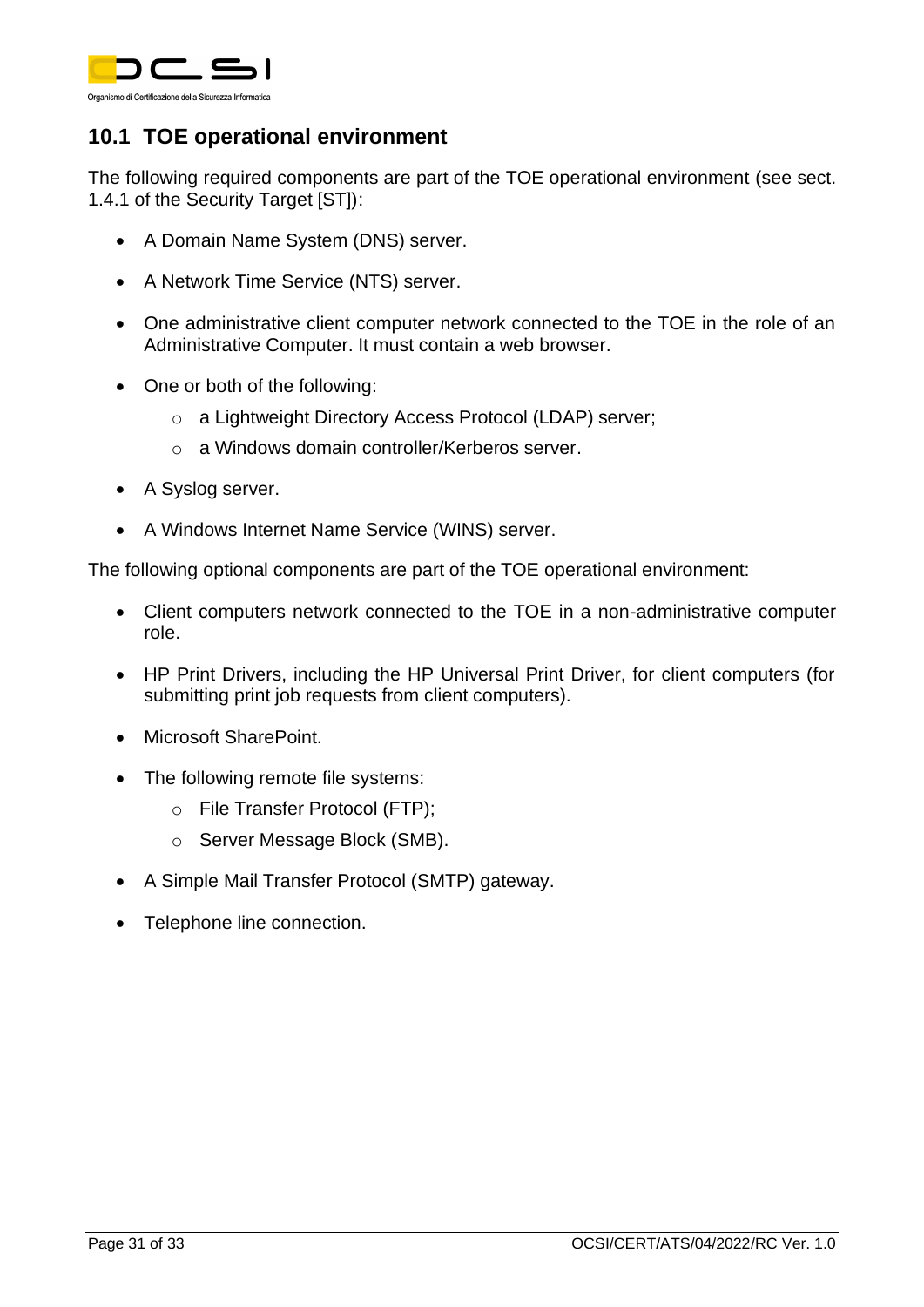

# <span id="page-31-0"></span>**11 Annex C – Test activity**

This annex describes the task of both the Evaluators and the Developer in testing activities. For the assurance level defined by the SARs included in the PP [HCDPP], such activities do not require the execution of functional tests by the Developer, but only independent functional tests and penetration tests by the Evaluators.

#### <span id="page-31-1"></span>**11.1 Test configuration**

All testing activities have been carried out remotely from the LVS premises on the Virtual Test Laboratory (VTL) located at the Developer site in Boise, Idaho, USA. The Developer setup the test environment with the actual TOE models.

The Evaluators verified the configuration of the test environment, including the TOE, and found it to be consistent with the Common Criteria Evaluated Configuration Guide [CCECG] and the Security Target [ST].

The Evaluators performed testing remotely by connecting to the test environment using Microsoft Remote Desktop (RDP).

All remote test activities have been carried out in accordance with the instructions provided by the Italian Certification Body in the Scheme Information Note 1/20 - Conditions for performing tests remotely in Common Criteria evaluations [NIS120].

#### <span id="page-31-2"></span>**11.2 Functional and independent tests performed by the Evaluators**

The Security Target [ST] claims exact conformance to the PP [HCDPP], which defines test cases mapped to SFRs. The Evaluators performed both automated and manual test cases to fulfill the required tests, thereby also fulfilling the requirements for ATE\_IND.1.

Before initiating the testing activity, the Evaluators verified that the TOE was configured correctly. They also verified that the test environment was properly set up by the Developer.

The Evaluators tested the physical TOE models listed in [Table 4,](#page-31-3) thereby covering all system firmware versions.

| <b>TOE Name (hardware models)</b>     | Jetdirect Inside<br>firmware version | <b>System firmware</b><br>version |
|---------------------------------------|--------------------------------------|-----------------------------------|
| HP Color LaserJet Enterprise MFP M776 | JSI24110049                          | 2411189 064421                    |
| HP LaserJet Enterprise MFP M633       |                                      | 2411189 064433                    |

Table 4 - Tested TOE models

<span id="page-31-3"></span>The Evaluators executed all required tests described in the PPs [HCDPP] and [HCDPP-ERR], and in the applicable NIAP Technical Decisions listed in sect. 2.1.1 of the Security Target [ST].

All the actual test results were consistent to the expected test results.